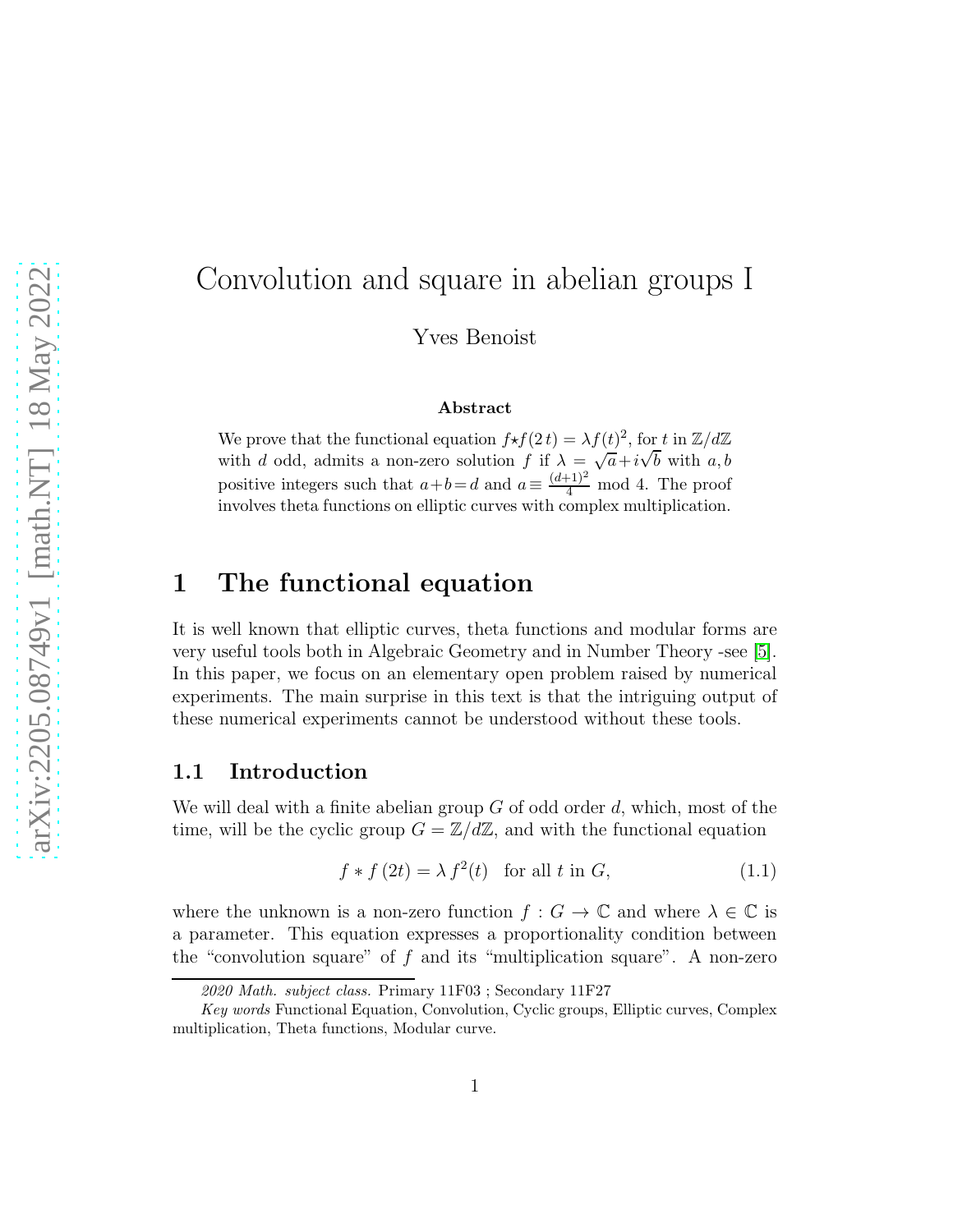solution f of this functional equation [\(1.1\)](#page-0-0) will be called a " $\lambda$ -critical function on G" or, in short, a "λ-critical function", and a value  $\lambda$  for which such a function  $f$  exists will be called a "critical value on  $G$ ", or a "d-critical value" when  $G = \mathbb{Z}/d\mathbb{Z}$ . Note that Equation [\(1.1\)](#page-0-0) has been chosen so that it is invariant by translation on the variable  $t$ . This equation  $(1.1)$  can be rewritten as

<span id="page-1-0"></span>
$$
\sum_{\ell \in G} f(k+\ell) f(k-\ell) = \lambda f(k)^2 \quad \text{for all } k \text{ in } G. \tag{1.2}
$$

The aim of this text is to point out the interest of this functional equation by gathering unexpected results and conjectures based on numerical experiments and by relating this apparently naive functional equation to elliptic curves with complex multiplication.

Indeed, our main result, Theorem [2.3,](#page-5-0) gives explicit d-critical values. Eventhough the statement of this theorem is very short and purely elementary, surprisingly, our construction relies on the Jacobi theta functions  $\theta(z, \tau)$ for special values of the parameter  $\tau$ , and the key point in the proof relies on modularity properties due to Hecke (Lemma [3.8\)](#page-11-0) of these theta functions.

I tried to keep this text as elementary and concrete as possible. In a second more technical paper [\[2\]](#page-19-1), I will extend this construction of critical values to all finite abelian groups  $G$  by using the Riemann theta functions on higher dimensional abelian varieties, and their modularity properties as functions on the Siegel upper half-space – see Theorem [3.16.](#page-18-0)

I thank Gérard Laumon, Samuel Lelièvre and Emmanuel Ullmo for enlighting discussions on this project.

#### 1.2 Comments

 $\star$  Since d is odd, the value  $\lambda = 0$  is not d-critical. Indeed the only function f for which  $f * f = 0$  is  $f = 0$ .

 $\star$  By analogy, one might look at Equation [\(1.1\)](#page-0-0) on locally compact abelian groups G. When the group is  $G = \mathbb{R}$  or  $G = \mathbb{Z}$ , the only  $L^2$ -solutions that I know are gaussian functions  $f(t) = e^{at^2 + bt + c}$  where  $a, b, c \in \mathbb{C}$ ,  $Re(a) < 0$ , together with, when  $G = \mathbb{Z}$ , their restrictions to subgroups. When the group is  $G = \mathbb{R}/\mathbb{Z}$ , the only  $L^2$ -solutions that I know are constant functions.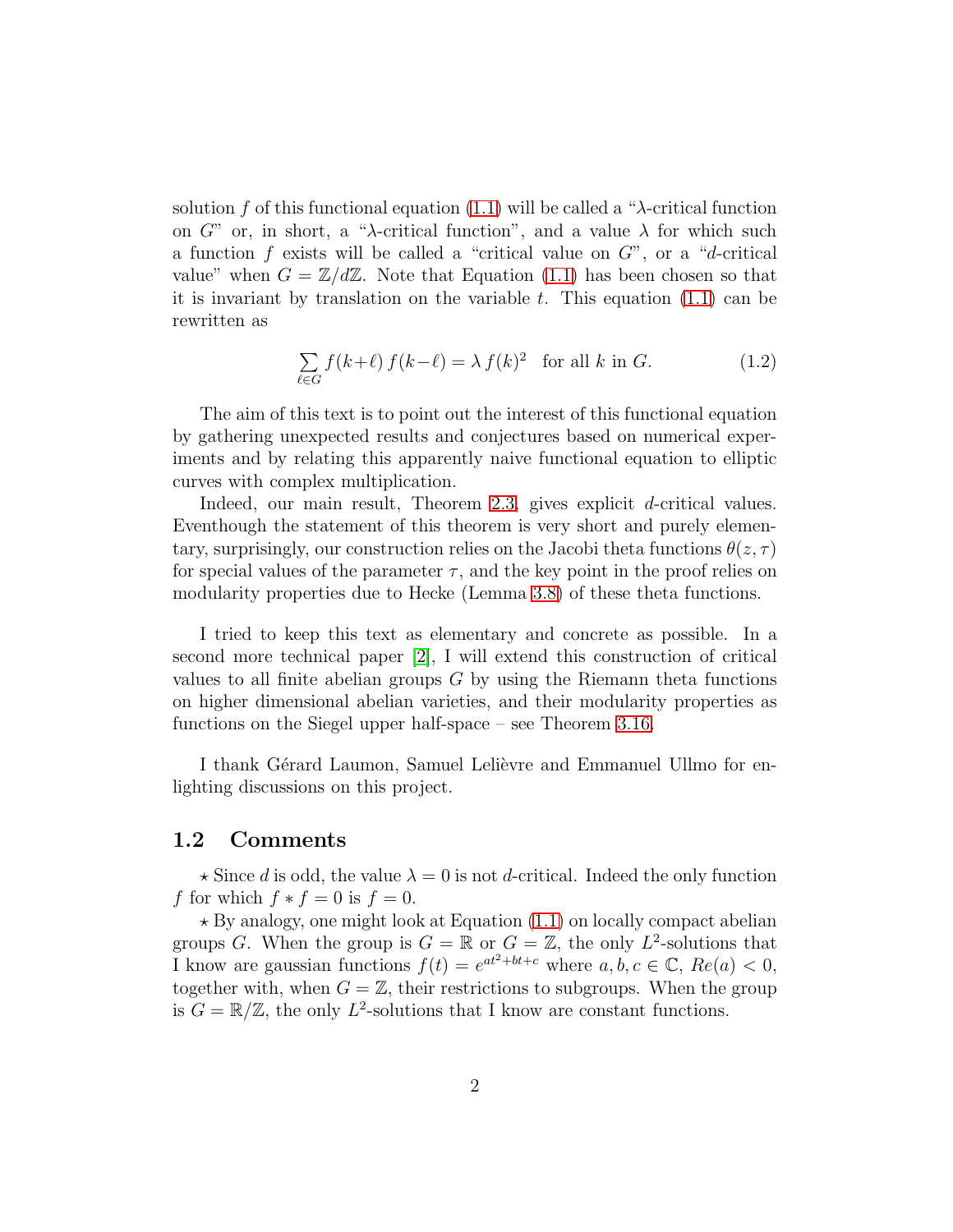#### 1.3 Special critical values

In this section, we list a few d-critical values that are easy to find. We call them special.

 $\star$  If we choose  $f(0) = 1$  and  $f(k) = \alpha$  to be constant for k in  $G \setminus \{0\},$ we find four critical values: we find  $\lambda = 1$  when  $\alpha = 0$ , we find  $\lambda = d$  when  $\alpha = 1$ , and we find  $\lambda = \frac{d-3+\varepsilon\sqrt{D}}{2}$  when  $\alpha = \frac{1-d-\varepsilon\sqrt{D}}{2(d-1)}$ , with  $\varepsilon = \pm 1$  and  $D = (d-1)(d-9)$ . Note that these d-critical values are real as soon as  $d \geq 9$ .

 $\star$  If we choose f to be a gaussian function  $f(k) := \eta^{-k^2}$  with  $\eta := -e^{i\pi/d}$ , we find the critical value  $\lambda = \sqrt{d}$  when  $d \equiv 1 \mod 4$  and  $\lambda = i\sqrt{d}$  when  $d \equiv 3$ mod 4. Moreover, its opposite  $-\lambda$  is also often a critical value. This is the case when  $d$  is not a square. But this is not always the case, for instance, when  $d = 9$ , the value  $-3$  is not d-critical.

### 1.4 Induced critical values

In this section we explain how to construct d-critical values when  $d$  is a composite number starting from critical values for the factors of d. The method works for any abelian groups.

 $\star$  Let  $G_1 \subset G$  be finite abelian groups and  $\lambda_1$  be a critical value on  $G_1$  with  $\lambda_1$ -critical function  $f_1$ . Then  $\lambda_1$  is also a critical value on G with  $\lambda$ -critical function  $f := f_1 \mathbf{1}_{G_1}$ .

 $\star$  Let  $G_1 \subset G$  be finite abelian groups,  $d_1$  be the order of  $G_1$  and  $\lambda_2$ be a critical value on the quotient  $G/G_1$  with  $\lambda_2$ -critical functions  $f_2$ . Then  $\lambda := d_1 \lambda_2$  is a critical value on G with  $\lambda$ -critical function  $f := f_2 \circ \pi$  where  $\pi: G \to G/G_1$  is the projection.

 $\star$  Let  $G = G_1 \times G_2$  be the product of two finite abelian groups, let  $\lambda_1$  be a critical value on  $G_1$  with  $\lambda_1$ -critical function  $f_1$  and  $\lambda_2$  be a critical value on  $G_2$  with  $\lambda_2$ -critical function  $f_2$ . Then the product  $\lambda := \lambda_1 \lambda_2$  is a critical value on G with  $\lambda$ -critical function  $f := f_1 \otimes f_2$ .

<span id="page-2-0"></span>The most interesting critical values will be those that are not special and that are not obtained by these "induction" methods.

#### 1.5 Numerical experiments

The following lists of d-critical values rely on numerical experiments using the Buchberger's algorithm for computing Groebner basis (see [\[4,](#page-19-2) Chap. 2]).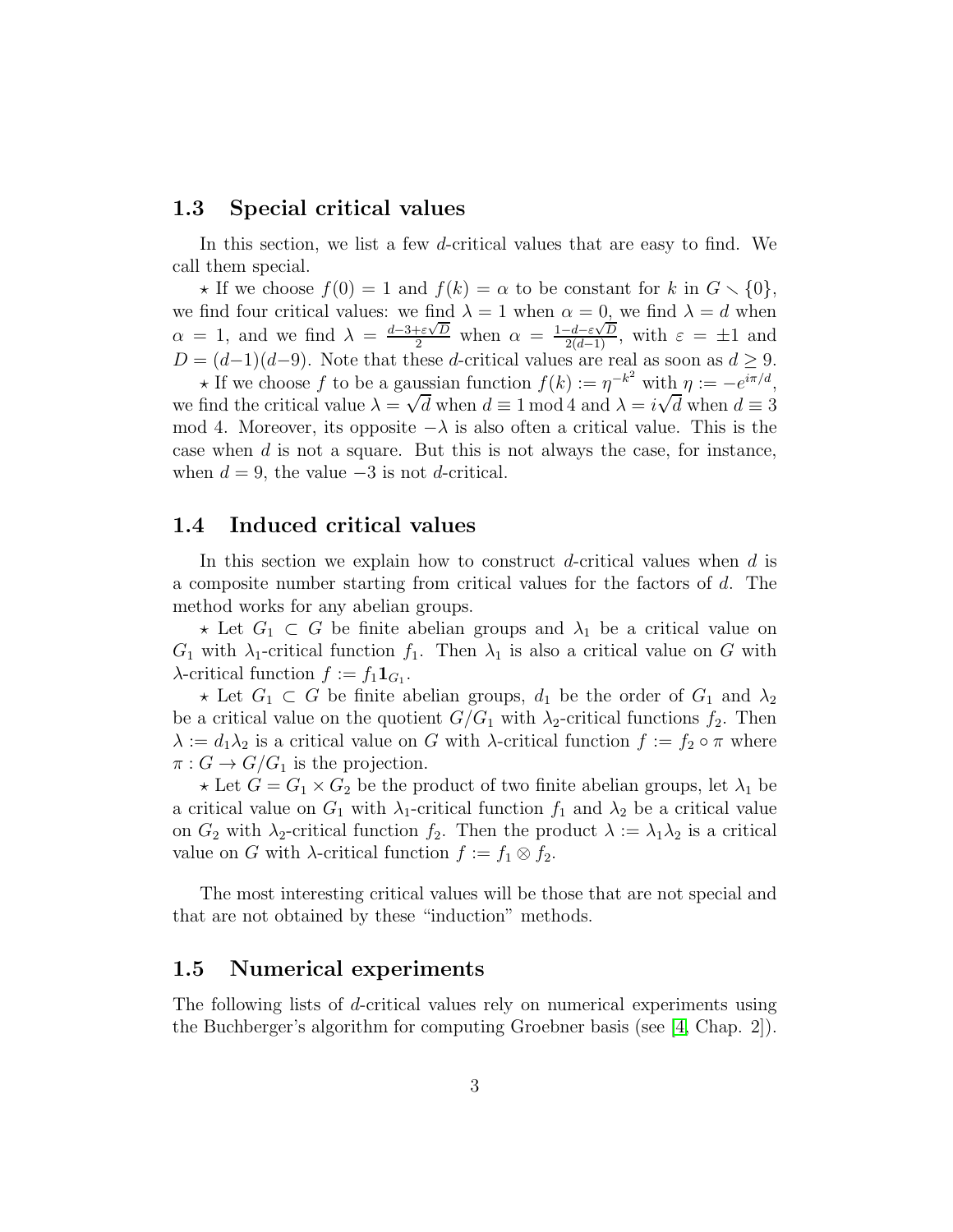We denote by  $b_d$  the size of the list.

For  $3 \leq d \leq 9$  the complete lists of *d*-critical values are:

$$
\star \underbrace{\frac{d=3}{d=5}}_{\star} b_3 = 4. \quad \lambda = 1, 3, \text{ and } \pm i\sqrt{3}.
$$
\n
$$
\star \underbrace{\frac{d=5}{d=7}}_{\star} b_5 = 6. \quad \lambda = 1, 5, \pm \sqrt{5}, \text{ and } 1 \pm 2i.
$$
\n
$$
\star \underbrace{\frac{d=7}{d=9}}_{\star} b_7 = 8. \quad \lambda = 1, 7, \pm i\sqrt{7}, \text{ and } \pm 2 \pm i\sqrt{3}.
$$
\n
$$
\star \underbrace{\frac{d=7}{d=9}}_{\star} b_9 = 15. \quad \lambda = 1, 9, 3, \pm i\sqrt{3}, \pm 3i\sqrt{3}, \pm 1 \pm 2i\sqrt{2}, \text{ and } \pm \sqrt{5} \pm 2i.
$$

For  $d = 11$  and 13, the lists below of d-critical values are still probably complete. Indeed they are complete if Conjecture [2.8](#page-6-0) is true.

$$
\star \frac{d = 11}{2 \pm i\sqrt{7}}, \pm 2\sqrt{2} \pm i\sqrt{3}, \text{ and } 1 + \varepsilon\sqrt{5}, \pm i\sqrt{11},
$$
  
\n
$$
2 \pm i\sqrt{7}, \pm 2\sqrt{2} \pm i\sqrt{3}, \text{ and } 1 + \varepsilon\sqrt{5} \pm i\sqrt{5 - 2\varepsilon\sqrt{5}} \text{ with } \varepsilon = \pm 1.
$$
  
\n
$$
\star \frac{d = 13}{4 \pm 3i\sqrt{2}}, \pm \sqrt{5} \pm 2i\sqrt{2}, \text{ and } \pm 3 \pm 2i.
$$

For  $d = 15$  and 17, here are just a few d-critical values. These values were obtained by the guess and check method. Looking at the critical values for  $d \leq 13$  one can guess a few critical value for  $d = 15$  and 17. The key point of the method is that the Buchberger's algorithm is much faster when checking if a given  $\lambda$  is d-critical than when finding all the d-critical values.

$$
\star \left[ \frac{d}{2} = 15 \right] b_{15} = 60. \quad \lambda = \text{product of a 3-critical and a 5-critical value, and}
$$
\n
$$
\lambda = -3, -5, 6 \pm \sqrt{21}, \pm 2 \pm i\sqrt{11}, \pm 2\sqrt{2} \pm i\sqrt{7}, \pm 2\sqrt{3} \pm i\sqrt{3}, \text{ and}
$$
\n
$$
\pm 2\sqrt{2} - \varepsilon\sqrt{3} \pm (2 + \varepsilon\sqrt{3})i \text{ and } 1 + \varepsilon\sqrt{5} \pm i\sqrt{9} - 2\varepsilon\sqrt{5} \text{ with } \varepsilon = \pm 1, \text{ and}
$$
\n
$$
\pm (\sqrt{2} \pm i)(\sqrt{3} \pm i\sqrt{2}).
$$
\n
$$
\star \left[ \frac{d}{2} = 17 \right] b_{17} = 24. \quad \lambda = 1, 17, 7 \pm 4\sqrt{2}, \pm i\sqrt{17},
$$
\n
$$
\pm 1 \pm 4i, \pm \sqrt{5} \pm 2i\sqrt{3}, 3 \pm 2i\sqrt{2}, \pm \sqrt{13} \pm 2i, \text{ and}
$$
\n
$$
1 + 2\varepsilon\sqrt{2} \pm 2i\sqrt{2} - \varepsilon\sqrt{2} \text{ with } \varepsilon = \pm 1.
$$

For our numerical experiments we used SageMath and Maple softwares.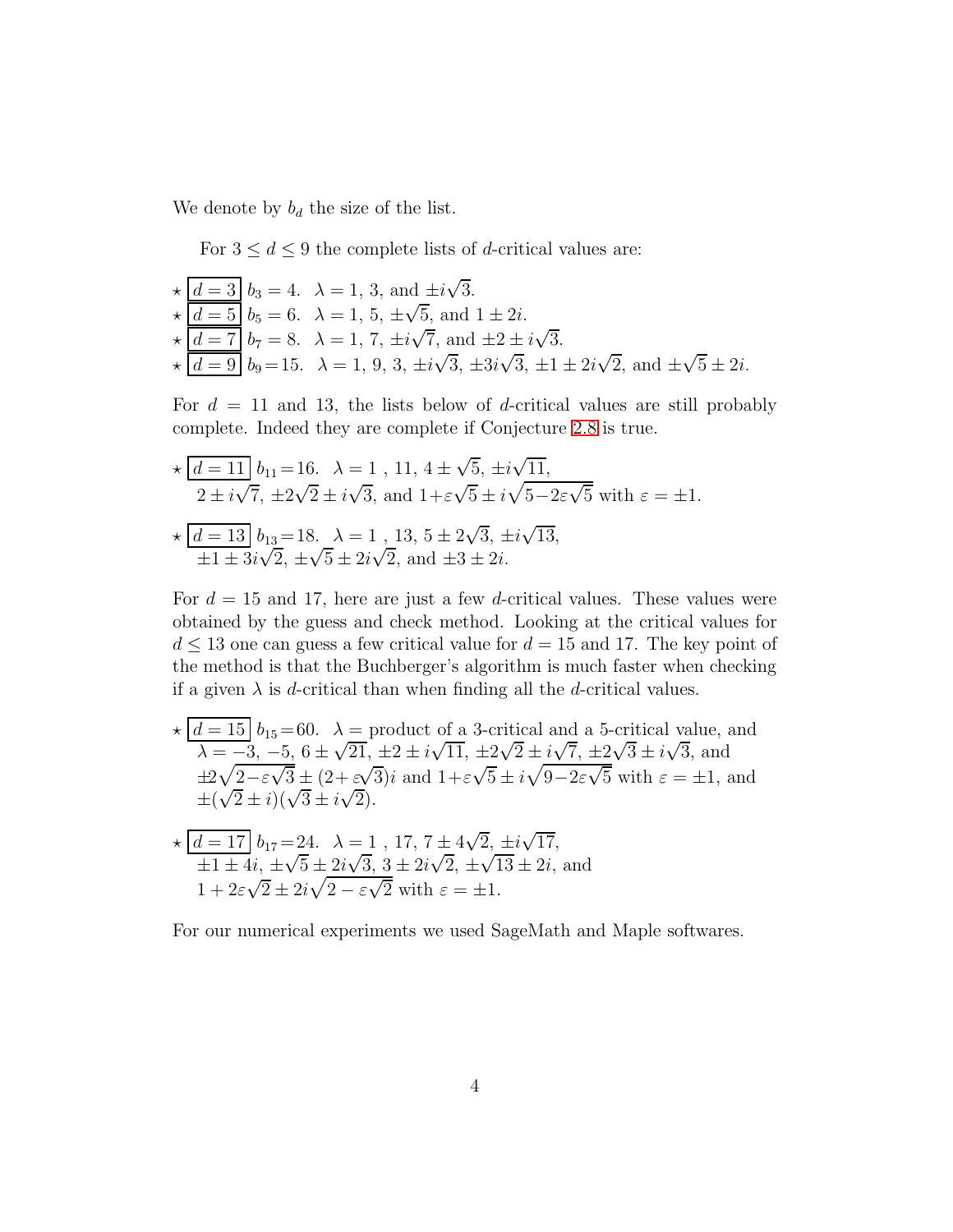# 2 Critical values

One of the motivations of Proposition [2.1](#page-4-0) and Theorem [2.3](#page-5-0) below is to explain some of the intriguing patterns that occur in these experimental lists of critical values.

## 2.1 Properties of critical values

We first begin by a few properties of the critical values, that are valid on any finite abelian group.

<span id="page-4-0"></span>**Proposition 2.1.** Let G be a finite abelian group of odd order d, and  $\lambda$  a *critical value on* G*, then:*

(i) all the Galois conjugate of  $\lambda$  are also critical values on  $G$ ,

(*ii*) *one has*  $|\lambda| \leq d$  *with equality if and only if*  $\lambda = d$ ,

(*iii*) *the ratio*  $d/\lambda$  *is also a critical value on*  $G$ *,* 

 $(iv)$  *The ratio*  $\frac{\lambda - 1}{2}$  *is an algebraic integer.* 

<span id="page-4-1"></span>Corollary 2.2. *There exist only finitely many critical values on* G*.*

*Proof of Corollary [2.2.](#page-4-1)* Since it is obtained by elimination, the set of critical values on G is either finite or its complement in  $\mathbb C$  is finite. Since, by *(ii)* it is bounded, it must be finite.  $\Box$ 

*Proof of Proposition [2.1.](#page-4-0)* (i) Equations [\(1.2\)](#page-1-0) have rational coefficients. (*ii*) This follows from Cauchy-Schwarz inequality. Indeed, setting  $||f||_{\infty} = \max_{k \in G} |f(k)|$  and  $||f||_2 = (\sum_k |f(k)|^2)^{\frac{1}{2}}$ , one has

$$
\|\lambda\| \|f\|_{\infty}^2 = \|f \star f\|_{\infty} \le \|f\|_{2}^2 \le d \|f\|_{\infty}^2.
$$

Hence  $|\lambda| \leq d$ . In case we have equality the function f must have constant modulus, and must satisfy  $f(k+\ell)f(k-\ell) = f(k)^2$ , for all k,  $\ell$ . Hence f is proportional to a character and one has  $\lambda = d$ .

(iii) If f is a  $\lambda$ -critical function on G, then its Fourier transform  $\widehat{f}$ , which is given by, for every character  $\chi: G \to \mathbb{C}^*$ ,

$$
\widehat{f}(\chi) = \sum_{x \in G} f(x) \chi(x),
$$

is a  $d/\lambda$ -critical function on the dual group  $\widehat{G}$  which is isomorphic to G.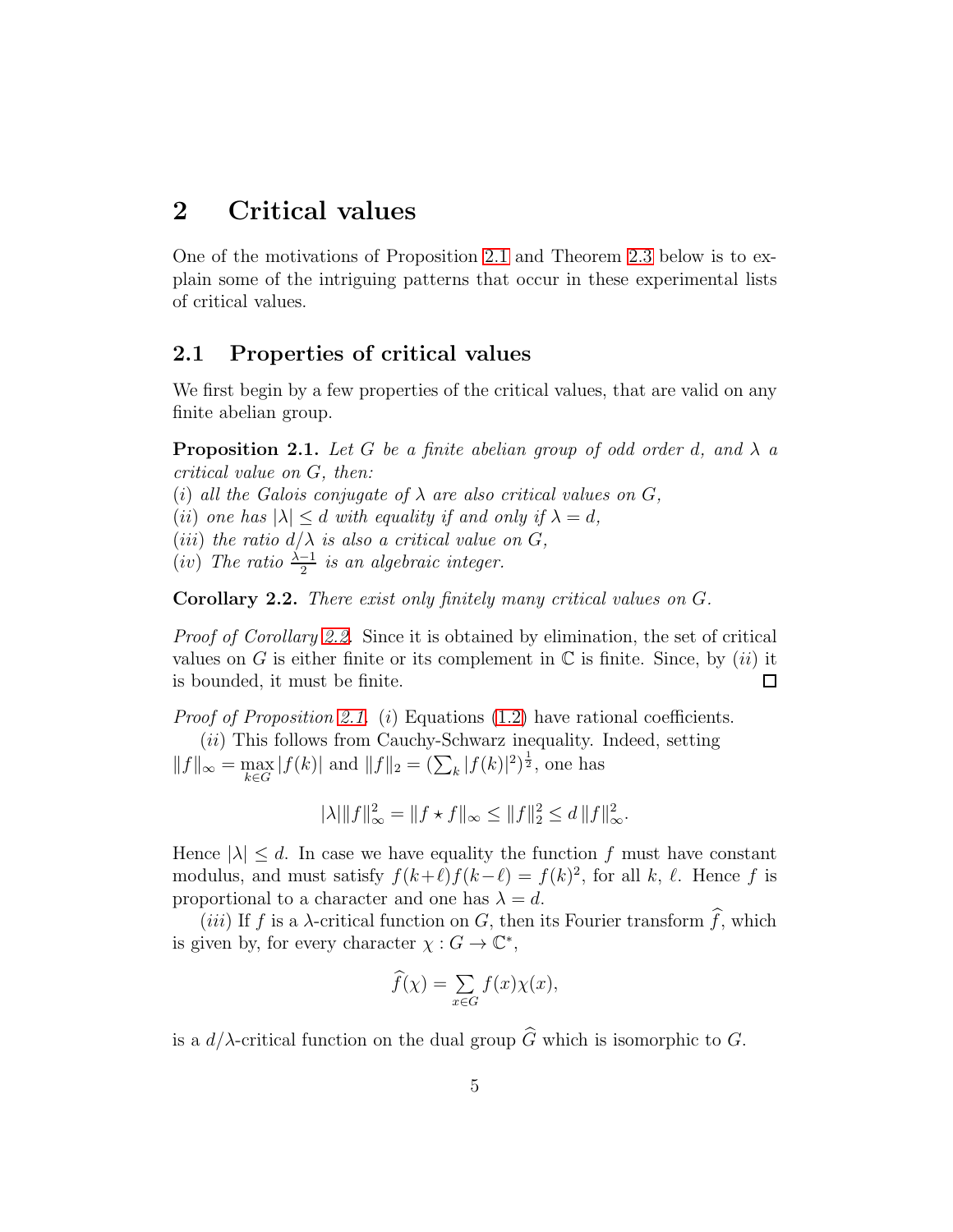$(iv)$  Let  $G_+$  be a subset of G of cardinality  $\frac{d-1}{2}$  such that for each non-zero  $\ell \in G$  either  $\ell$  or  $-\ell$  is in  $G_+$ . The equations [\(1.2\)](#page-1-0) can be rewritten as

$$
\frac{\lambda - 1}{2} f(k)^2 = \sum_{\ell \in G_+} f(k + \ell) f(k - \ell) \qquad \text{for all } k \text{ in } G \tag{2.1}
$$

Let K be the subfield of  $\mathbb C$  generated by the coefficients  $f(k)$ . To prove that  $\lambda' := \frac{\lambda - 1}{2}$  is an algebraic integer, it is enough to check that, for all nonarchimedean absolute value  $|.|_v$  on K, one has  $|\lambda'|_v \leq 1$ . We set  $||f||_v := \max_{\ell \in G} |f(\ell)|_v$ , we choose k such that  $||f||_v = |f(k)|_v$ , and we compute

$$
|\lambda'|_v \|f\|_v^2 = |\lambda' f(k)^2|_v = |\sum_{\ell \in G_+} f(k+\ell) f(k-\ell)|_v
$$
  
\$\leq\$ 
$$
\max_{\ell \in G} |f(k+\ell)|_v |f(k-\ell)|_v \leq \|f\|_v^2.
$$

This proves that  $|\lambda'|_v \leq 1$  as required.

# 2.2 Construction of critical values

From now on, G will be the cyclic group  $\mathbb{Z}/d\mathbb{Z}$ . It is not clear from the definition that there does exist d-critical values that are non-induced and non-special. The following theorem tells us that this is always the case for  $d \geq 5$ .

<span id="page-5-0"></span>**Theorem 2.3.** Let a,b be positive integers with a+b=d and  $a \equiv \frac{(d+1)^2}{4}$  mod 4. *Then the complex number*  $\lambda := \sqrt{a} + i\sqrt{b}$  *is a d-critical value.* 

*Remark* 2.4*.* The congruence assumption in Theorem [2.3](#page-5-0) is equivalent to

<span id="page-5-1"></span>
$$
a - b \equiv 1 \mod 4 \quad \text{and} \quad ab \equiv 0 \mod 4. \tag{2.2}
$$

A more concrete way to state Theorem [2.3](#page-5-0) is:

 $\sqrt{d}$ ,  $\sqrt{d-4}+2i$ ,  $\sqrt{d-8}+2i\sqrt{2}$ ,  $\sqrt{d-12}+2i\sqrt{3}$ , ... For  $d \equiv 1 \mod 4$ , the following values are *d*-critical: For  $d \equiv 3 \mod 4$ , the following values are *d*-critical:  $i\sqrt{d}$ ,  $2+i\sqrt{d-4}$ ,  $2\sqrt{2}+i\sqrt{d-8}$ ,  $2\sqrt{3}+i\sqrt{d-12}$ , ...

More precisely, we will see that, surprisingly, for these values  $\lambda$ , the set of  $\lambda$ -critical functions has positive dimension. Indeed, we will construct a one-parameter family of  $\lambda$ -critical functions using a suitable Jacobi theta function.

Before that we discuss the above congruence condition on a.

 $\Box$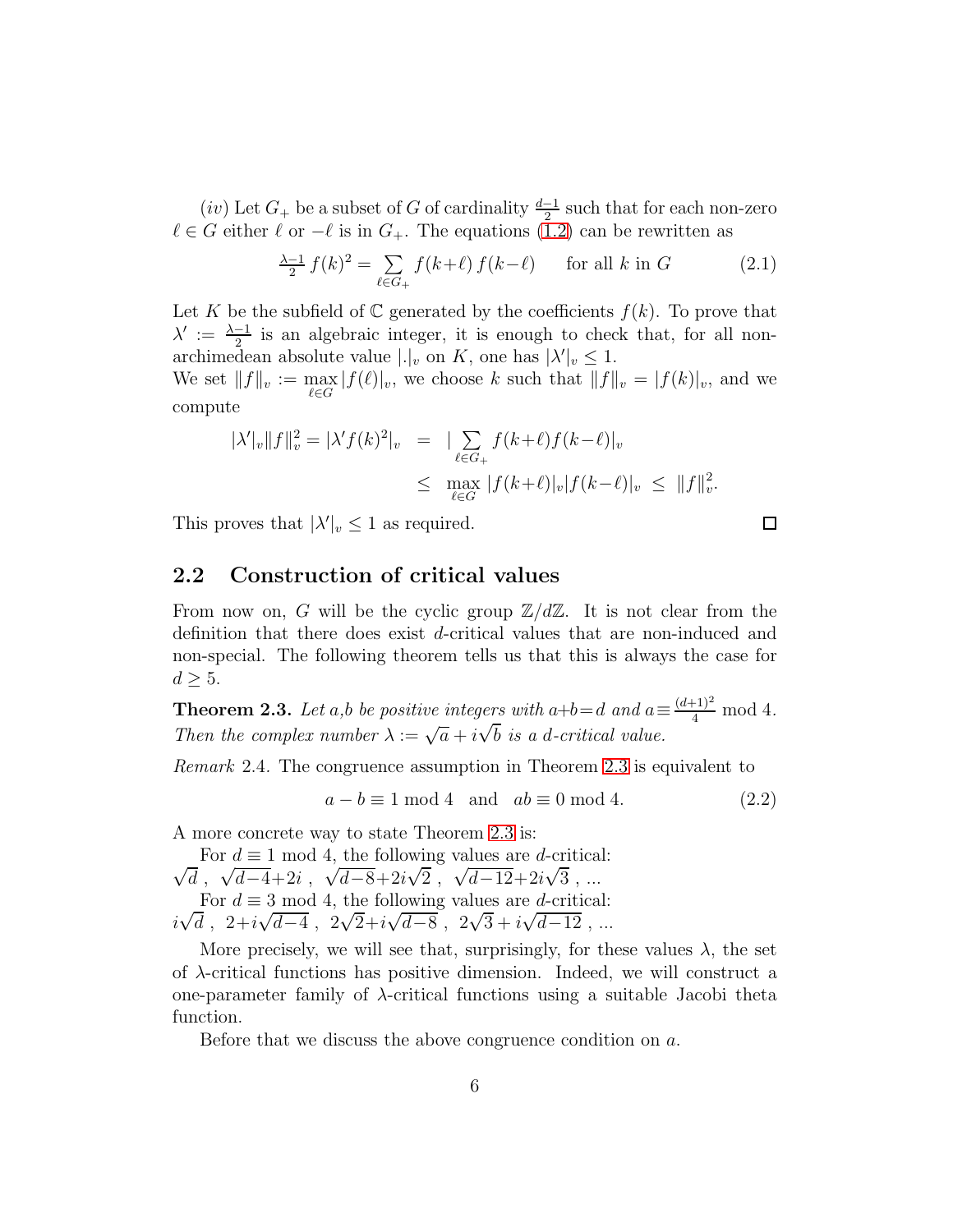<span id="page-6-1"></span>**Lemma 2.5.** *Let*  $a$ ,*b be positive integers with*  $a+b=d$  *and let*  $\lambda := \sqrt{a} + i\sqrt{b}$ *. The number*  $\frac{\lambda - 1}{2}$  *is an algebraic integer if and only if*  $a \equiv \frac{(d+1)^2}{4} \mod 4$ *.* 

In particular, by Proposition [2.1.](#page-4-0)iv, when  $a \neq \frac{(d+1)^2}{4}$  mod 4, the complex number  $\lambda = \sqrt{a} + i\sqrt{b}$  can not be a *d*-critical value.

*Remark* 2.6. Note that, for any algebraic number  $\lambda$ , one has the equivalence:  $\nu := \frac{\lambda - 1}{2}$  is an algebraic integer  $\iff \nu' := \frac{\lambda^2 - 1}{4}$  is an algebraic integer. (2.3) Indeed, theses two elements  $\nu$  and  $\nu'$  are related by the equation  $\nu^2 + \nu = \nu'$ .

*Proof of Lemma [2.5.](#page-6-1)* The number  $\nu' := \frac{\lambda^2 - 1}{4}$  is equal to  $\nu' = \frac{a - b - 1}{4} + i \frac{\sqrt{ab}}{2}$  $\frac{ab}{2}$ . It is an algebraic integer if and only if  $a - b \equiv 1 \mod 4$  and  $ab \equiv 0 \mod 4$ . As seen in [\(2.2\)](#page-5-1), this condition is equivalent to  $a \equiv \frac{(d+1)^2}{4} \mod 4$ .  $\Box$ 

Corollary 2.7. *Let* p*,*q *be positive integers with* p *odd and* q *even and let*  $d := p^2 + q^2$ . Then the complex number  $\lambda := p + iq$  is a d-critical value.

*Proof.* Condition [\(2.2\)](#page-5-1) is true:  $p^2 - q^2 \equiv 1 \mod 4$  and  $p^2q^2 \equiv 0 \mod 4$ .

### 2.3 More numerical experiments

A reasonable aim in this topic would be to give, for each d the list of the d-critical values  $\lambda$ , and for each  $\lambda$  the description of the projective algebraic variety given by the  $\lambda$ -critical functions (number of connected components, their dimension,...).

Here are a few less ambitious questions that suggest that there is some hidden structure to be understood. We call them conjectures because they are supported by numerical experiments.

The first question deals with the properties of the  $\lambda$ -critical functions.

<span id="page-6-0"></span>Conjecture 2.8. *Let* d *be an odd integer and* λ *a* d*-critical value. Then there exists an even* λ*-critical function.*

That is a  $\lambda$ -critical function f such that  $f(-k) = f(k)$  for all k. We checked, using numerical experiments, that this is true for  $d \leq 9$ .

The second question deals with the properties of the d-critical values.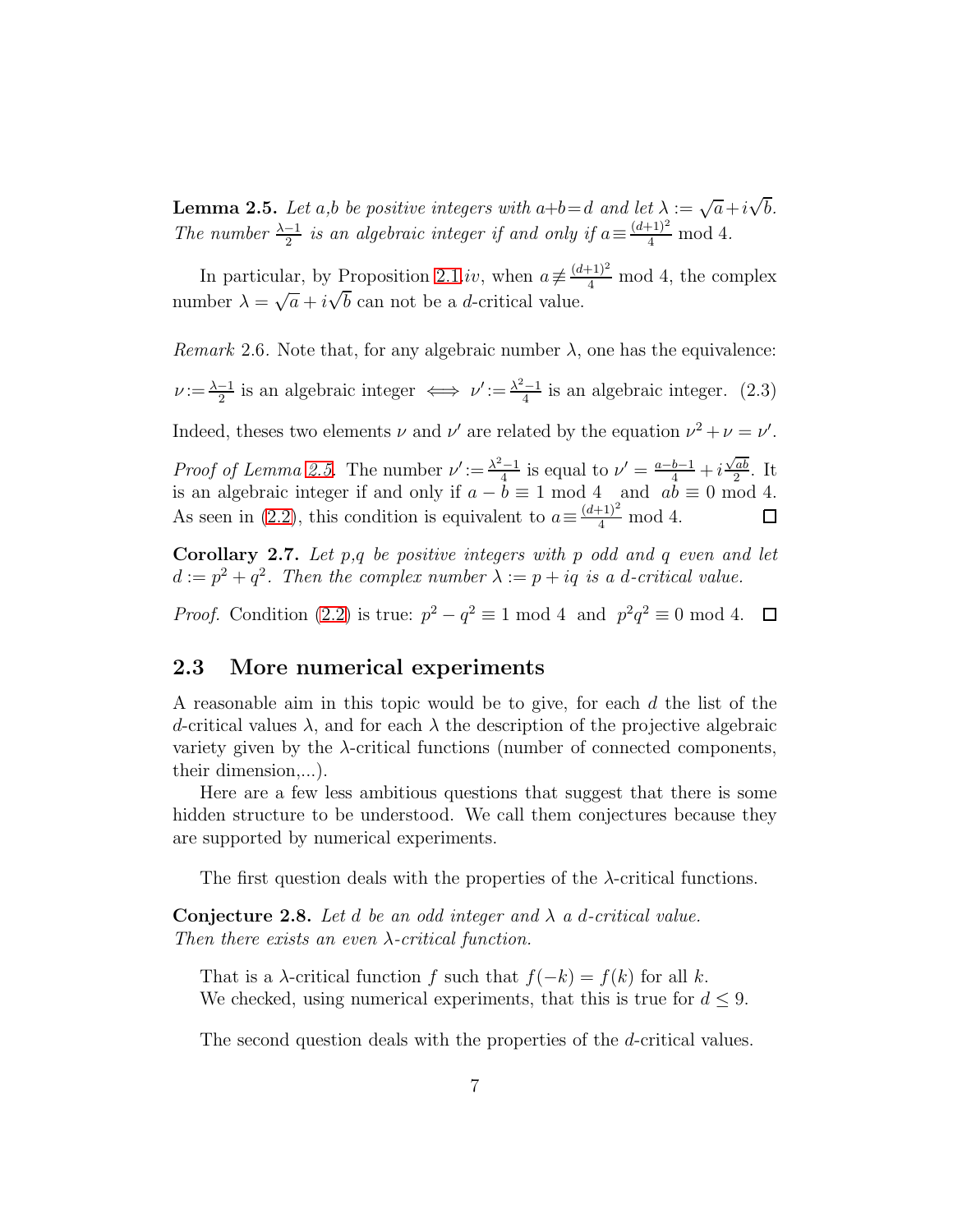Conjecture 2.9. *Let* d *be an odd prime and* λ *a* d*-critical value. (a)* Then  $\lambda$  *and*  $d/\lambda$  *are Galois conjugate, except for*  $\lambda = 1$  *and*  $\lambda = d$ *.* (b) Moreover,  $\lambda$  is either real or has absolute value equal to  $\sqrt{d}$ .

More generally, when  $d$  is not prime, one might still expect a similar question to be true for *non-induced* d-critical values.

Note that condition (b) means that the algebraic integer  $\lambda + d/\lambda$  is totally real. Note that we do not expect all the Galois conjugates in  $\mathbb C$  of the nonreal critical values  $\lambda$  to have absolute value equal to  $\sqrt{d}$ . We computed, using numerical experiments, an example of d-critical value  $\lambda$  of degree 8 over  $\mathbb Q$ with two real and six non-real Galois conjugates in  $\mathbb{C}$ .

The third question deals with critical values that are real quadratic.

Conjecture 2.10. *Let* d *be an odd prime and* λ *a* d*-critical value which is a real quadratic number, then* λ *is special.*

We recall that special means that  $\lambda = 1, d, \pm \sqrt{d}$ , or  $\frac{d-3\pm\sqrt{(d-1)(d-9)}}{2}$  $\frac{a-1}{2}$ .

Note that the d-critical values which are quadratic over  $\mathbb Q$  and non-real can be described up to sign thanks to Proposition [2.1](#page-4-0) and Theorem [2.3.](#page-5-0)

We checked, using numerical experiments, that this is true for  $d \leq 11$ .

The last question deals with critical values that are quadratic over Q but are non real. More precisely it deals with the sign of  $Re(\lambda)$  in Theorem [2.3.](#page-5-0)

Conjecture 2.11. *Let* d *be an odd integer and* a*,*b *be positive integers with*  $a-b \equiv \frac{d^2+1}{2} \mod 8$  *and*  $a+b=d$ . If  $d \not\equiv 2 \mod 3$ , the number  $\lambda := -\sqrt{a} + i\sqrt{b}$ *is a* d*-critical value.*

Moreover, for each  $d \equiv 2 \mod 3$ , one still expects the answer to this question to be true with at most one exception. Recall that the interesting case is when the critical value  $\lambda$  is quadratic over Q i.e. when the integer a is a square (see Remark [3.9\)](#page-11-1).

We checked, using numerical experiments, that  $-1+2i$  and  $-2+i\sqrt{7}$  are not critical values and that, for  $d \leq 23$ , the only other possible exceptions are  $-3 + 2i\sqrt{2}$  and  $-4 + i\sqrt{7}$ .

There is another question related to this last conjecture: let  $d = a^2$  be the square of an odd integer  $a \geq 3$ . We know that this integer a is a d-critical value. But when is its opposite  $-a$  also d-critical? I checked, using numerical experiments, that  $-3$  is not 9-critical but that  $-5$  is 25-critical.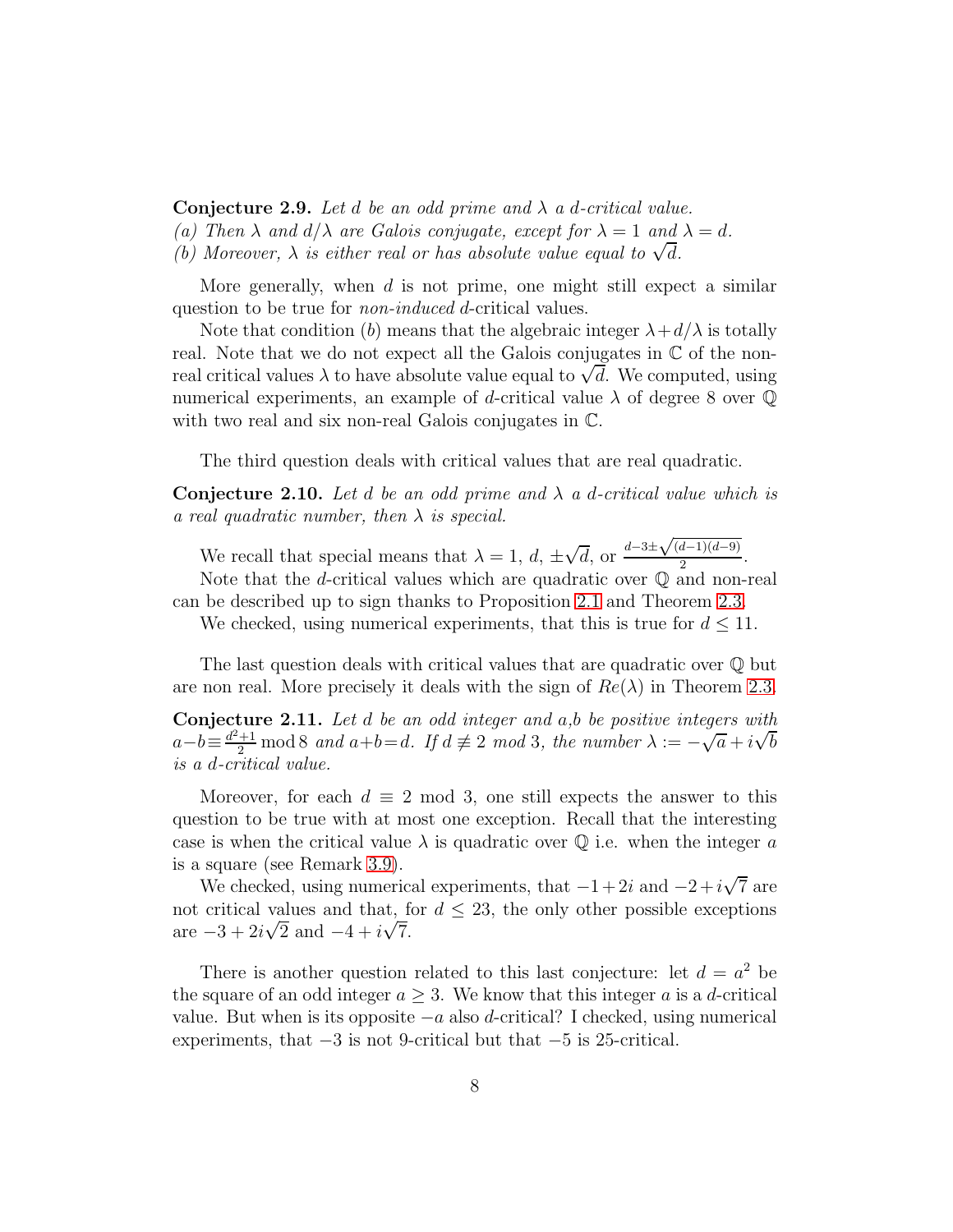# 3 Theta functions and elliptic curves

Our aim now is to prove Theorem [2.3.](#page-5-0)

#### 3.1 Main result

We recall the definition of the Jacobi theta function:

$$
\theta_{\tau}(z) = \theta(z, \tau) := \sum_{m \in \mathbb{Z}} e^{i\pi \tau m^2} e^{2i\pi mz}
$$
, for  $z \in \mathbb{C}$  and  $\tau \in \mathbb{H}$ ,

where  $\mathbb H$  is the upper half plane  $\mathbb H = \{ \tau \in \mathbb C \mid Im(\tau) > 0 \}.$  This function is 1-periodic:  $\theta_{\tau}(z+1) = \theta_{\tau}(z)$ . We can now explain our construction of  $\lambda$ -critical functions on  $\mathbb{Z}/d\mathbb{Z}$ .

**Definition 3.1.** We will say that the function  $\theta_{\tau}$  is  $(\lambda, d)$ -critical if, for all z in C, the function  $f_{z,\tau}: \ell \mapsto \theta(z+\ell/d, \tau)$  is  $\lambda$ -critical on  $\mathbb{Z}/d\mathbb{Z}$ .

This means that, for all  $z$  in  $\mathbb{C}$ ,

$$
\sum_{\ell \in \mathbb{Z}/d\mathbb{Z}} \theta(z + \ell/d, \tau) \, \theta(z - \ell/d, \tau) \ = \ \lambda \, \theta(z, \tau)^2.
$$

Theorem [2.3](#page-5-0) is a special case of the following Proposition [3.2.](#page-8-0) $(a)$ . The whole Proposition [3.2](#page-8-0) tells us more. It tells us exactly for which parameters d,  $\lambda$ ,  $\tau$ , the function  $\theta_{\tau}$  is  $(\lambda, d)$ -critical.

<span id="page-8-0"></span>**Proposition 3.2.** Let a,b be positive integers with  $a \equiv \frac{(d+1)^2}{4} \mod 4$  and  $a+b=d$ *. Set*  $\lambda_0 := \sqrt{a} + i\sqrt{b}$  and

$$
\tau_0 := \frac{1}{4d^2}(a - b - d^2 + 2i\sqrt{ab}). \tag{3.1}
$$

(a) The function  $\theta_{\tau_0}$  is  $(\lambda_0, d)$ -critical.

(b) *Conversely, let*  $\tau \in \mathbb{H}$  *such that the function*  $\theta_{\tau}$  *is*  $(\lambda, d)$ *-critical, then one*  $\int$ *has*  $\lambda = \pm \sqrt{a} \pm i\sqrt{b}$  with a, b as above.

(c) *The function*  $\theta_{\tau}$  *is*  $(\lambda, d)$ *-critical for*  $\lambda = \pm \lambda_0$  *if and only if*  $\tau = (k + \tau_0)/p$ with  $\tau_0$  *as above,*  $k \in \mathbb{Z}$  *and*  $p > 0$  *a divisor of the integer*  $N_k := d^2 |k + \tau_0|^2$ . (d) The above sign  $\varepsilon = \pm$  is given by the Jacobi symbol  $\varepsilon = \frac{p}{4k-1}$ .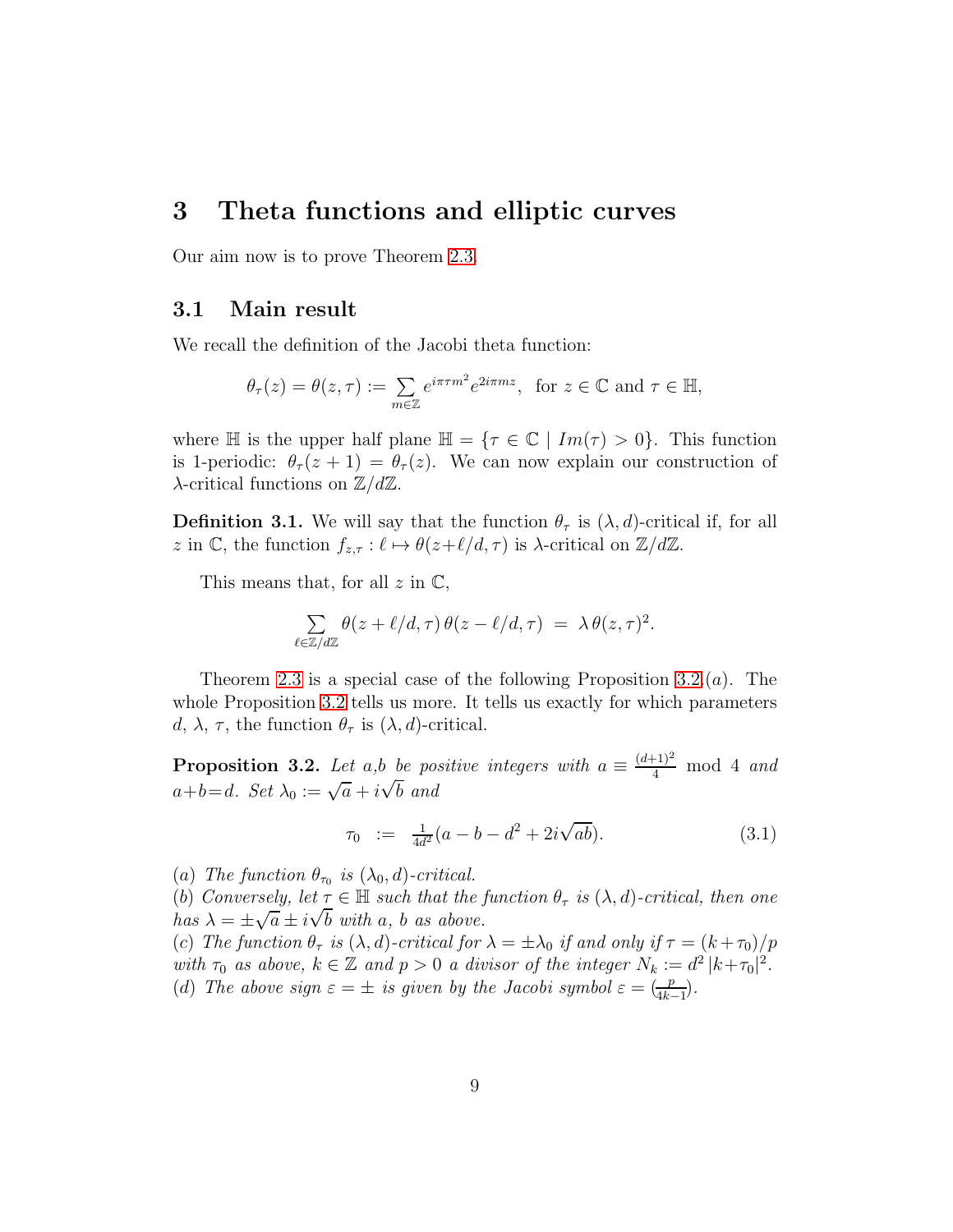Remember that the Jacobi symbol  $\left(\frac{\gamma_0}{\delta_0}\right) = \pm 1$  is defined for two relatively prime integers  $\gamma_0$  and  $\delta_0$ , and that, by convention, when  $\delta_0$  is negative, it is given by  $\left(\frac{\gamma_0}{\delta_0}\right) = \left(\frac{\gamma_0}{-\delta_0}\right)$ .

Note also that, in view of Point (b), the assumption  $\lambda = \pm \lambda_0$  in Point (c) is not restrictive since one has the equivalence:

$$
\theta_{\tau}
$$
 is  $(\lambda, d)$ -critical  $\iff \theta_{-\overline{\tau}}$  is  $(\overline{\lambda}, d)$ -critical.

*Remark* 3.3. The parameter  $\tau_0$  will be called the *fundamental parameter* and the parameters  $\tau_{k,p} := (k + \tau_0)/p$  the *associated parameters*. These parameters  $\tau_{k,p}$  and the integers  $N_k$  can also be given by the simple formulas with  $m_0 := \frac{a - b - d^2}{4}$  $\frac{b-d^2}{4}$  and  $N_0 := \frac{(d+1)^2-4a}{16}$ :

$$
\boxed{\tau_{k,p} = \frac{1}{d^2p}(d^2k + m_0 + i\sqrt{ab/4})}
$$
 where  $\boxed{p \mid N_k := d^2k^2 + 2m_0k + N_0}$ .

**Example 3.4.** *To be very concrete, we give below the list of all values*  $\tau = \tau_{k,p}$ *for which*  $\theta_{\tau}$  *is* ( $\pm \lambda_0$ , *d*)*-critical with* k *in* Z *and* p *divisor of*  $N_k$ *, when*  $d \leq 9$ *.* 

$$
\star d = 5, \ \lambda_0 = 1 + 2i \quad : \ \tau_{k,p} = \frac{1}{25p}(25k - 7 + i) \quad \text{where} \ \ p | 25k^2 - 14k + 2.
$$
\n
$$
\star d = 7, \ \lambda_0 = 2 + i\sqrt{3} : \ \tau_{k,p} = \frac{1}{49p}(49k - 12 + i\sqrt{3}) \text{ where } \ p | 49k^2 - 24k + 3.
$$
\n
$$
\star d = 9, \ \lambda_0 = 1 + 2i\sqrt{2} : \ \tau_{k,p} = \frac{1}{81p}(81k - 22 + i\sqrt{2}) \text{ where } \ p | 81k^2 - 44k + 6.
$$
\n
$$
\star d = 9, \ \lambda_0 = \sqrt{5} + 2i : \ \tau_{k,p} = \frac{1}{81p}(81k - 20 + i\sqrt{5}) \text{ where } \ p | 81k^2 - 40k + 5.
$$

Given d and  $\lambda_0$ , we have seen that it is always possible to choose k and p such that  $\lambda = \varepsilon \lambda_0$  with sign  $\varepsilon = \frac{p}{4k-1}$  equal to +1: we just choose  $p = 1$ .

On the other hand, given d and  $\lambda_0$ , it is sometimes possible to choose k and p such that  $\lambda = \varepsilon \lambda_0$  with sign  $\varepsilon = \frac{p}{4k-1}$  equal to -1. For instance,  $\frac{4k-1}{5}$  $\star$  when  $\lambda = -2 - i\sqrt{3}$  with  $\tau = \frac{1}{98}(37 + i\sqrt{3})$ , or  $\star$  when  $\lambda = -\sqrt{5} - 2i$  with  $\tau = \frac{1}{162}(61 + i\sqrt{5}).$ 

We mention the following corollary that tells us exactly when this is possible.

**Corollary 3.5.** *Let*  $a$ ,*b be positive integers with*  $a \equiv \frac{(d+1)^2}{4} \mod 4$  *and*  $a+b=d$ *.*  $Set \lambda := -\sqrt{a} - i\sqrt{b}$ . There exists  $\tau$  *in*  $\mathbb{H}$  whose function  $\theta_{\tau}$  *is*  $(\lambda, d)$ -critical *if and only if either a is not a square in*  $\mathbb{Z}$  *or* −*b is not a square in*  $\mathbb{Z}/2a\mathbb{Z}$ *.* 

Concretely, here are a few special cases of our criteria for such a function  $\theta_{\tau}$  to exist, in which a is a square in Z and b is either 4 $\ell$  or 4 $\ell$  – 1 with  $\ell$  a positive integer: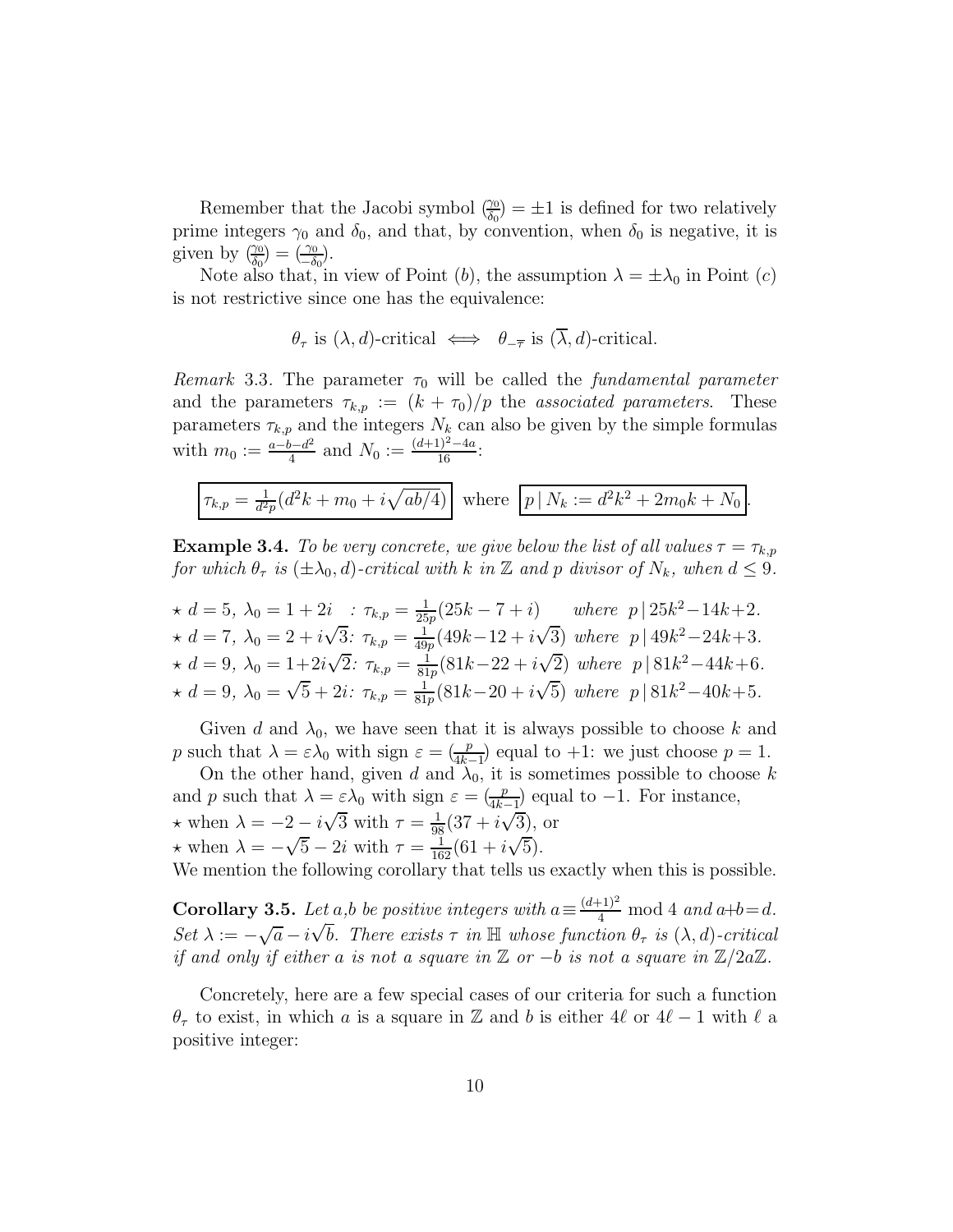- $\star$  When  $\lambda = -1 2i\sqrt{\ell}$ : never.
- $\star$  When  $\lambda = -3 2i\sqrt{\ell}$ :  $\ell \equiv 1 \mod 3$ .
- $\star$  When  $\lambda = -5 2i\sqrt{\ell}$ :  $\ell \equiv 2$  or 3 mod 5.
- $\star$  When  $\lambda = -2 i\sqrt{4\ell 1}$ :  $\ell \equiv 1 \mod 2$ .
- $\star$  When  $\lambda = -4 i\sqrt{4\ell 1}$ :  $\ell \equiv 1 \mod 2$ .
- $\star$  When  $\lambda = -6 i\sqrt{4\ell 1}$ :  $\ell \equiv 1, 2, 3$  or 5 mod 6.

The proof of this corollary that relies on quadratic reciprocity is left to the reader. We will not use it below. The rest of the paper is devoted to the proof of Proposition [3.2.](#page-8-0)

#### 3.2 Preliminary formulas

The proof of Proposition [3.2.](#page-8-0) $(a)$  relies on three classical formulas for the theta functions, the "addition formula", the "isogeny formula", the "transformation formula". We will only need special cases of these formulas that we state below.

We need to introduce the theta functions<sup>[1](#page-10-0)</sup>

$$
\theta_{[0]}(z) = \theta_{[0]}(z, \tau) := \sum_{m \text{ even}} e^{i\pi \frac{\tau}{2}m^2} e^{2i\pi mz}
$$
  

$$
\theta_{[1]}(z) = \theta_{[1]}(z, \tau) := \sum_{m \text{ odd}} e^{i\pi \frac{\tau}{2}m^2} e^{2i\pi mz}.
$$

Note that one has the equalities:

<span id="page-10-1"></span>
$$
\theta_{[0]}(z,\tau) = \theta(2z,2\tau)
$$
 and  $\theta_{[0]}(z,\tau) + \theta_{[1]}(z,\tau) = \theta(z,\tau/2).$  (3.2)

Here is the first formula that we need.

**Lemma 3.6. Addition formula** *For all*  $z, w$  *in*  $\mathbb{C}, \tau \in \mathbb{H}$ *, one has* 

<span id="page-10-2"></span>
$$
\theta(z+w,\tau)\theta(z-w,\tau) = \theta_{[0]}(w,\tau)\theta_{[0]}(z,\tau) + \theta_{[1]}(w,\tau)\theta_{[1]}(z,\tau). \tag{3.3}
$$

*Proof.* Just write the left-hand side as a double sum over  $m, n$  in  $\mathbb{Z}$  and split this double sum according to the parity of  $m-n$ .  $\Box$ 

Here is the second formula which is simple but useful.

<span id="page-10-0"></span><sup>&</sup>lt;sup>1</sup>With other "classical" notations for theta functions as in [\[3\]](#page-19-3), one has the equalities,  $\theta_{[0]}(z,\tau)=\theta_{0,0}(2z,2\tau)=\theta{0\brack 0}$ 0  $\int (2z, 2\tau)$  and  $\theta_{[1]}(z, \tau) = \theta_{1,0}(2z, 2\tau) = \theta \begin{bmatrix} 1/2 \\ 0 \end{bmatrix}$ 0  $\bigl[ (2z, 2\tau) .$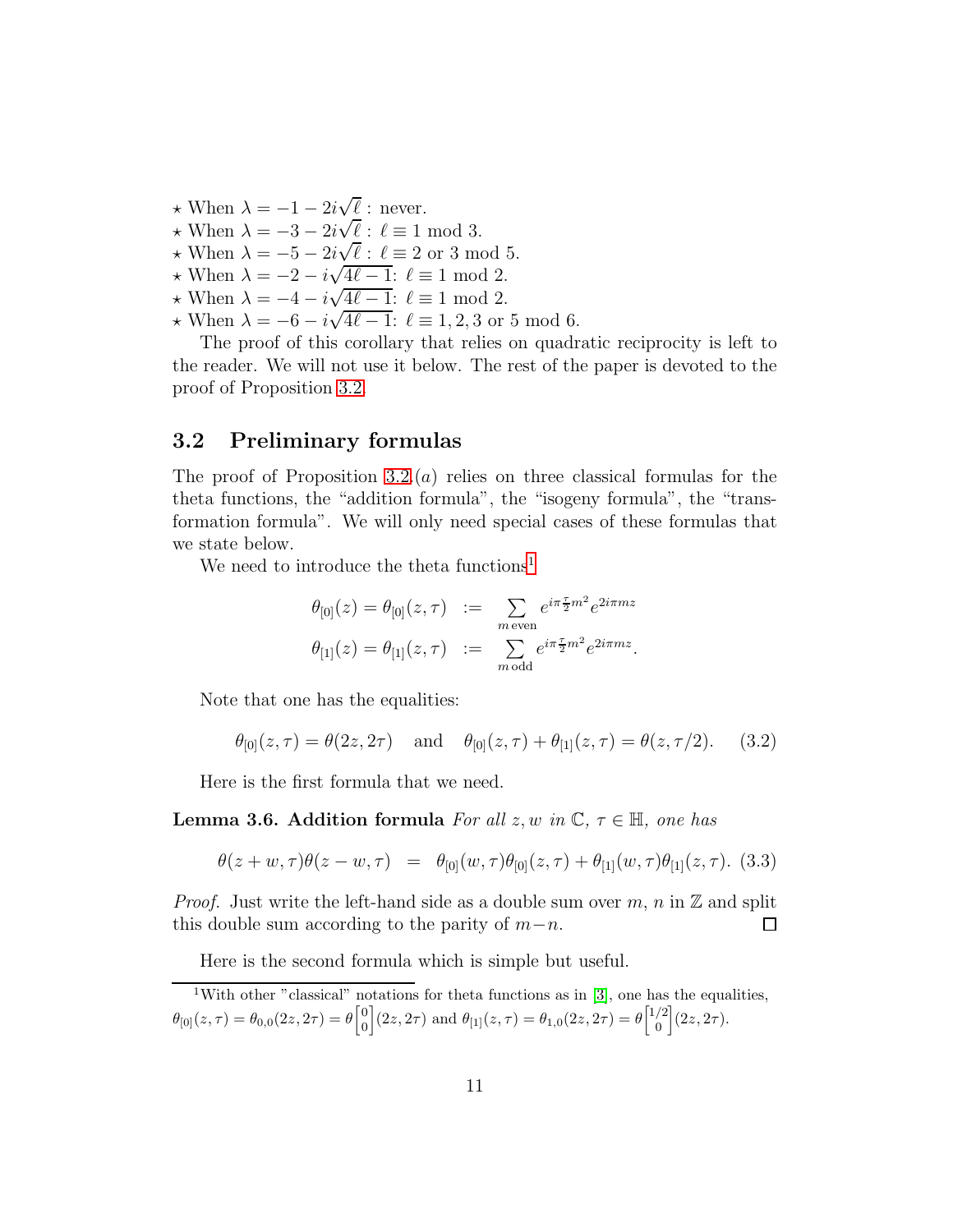Lemma 3.7. Isogeny formula *For* τ ∈ H*,* d *odd positive integer, one has*

$$
\sum_{\ell \in \mathbb{Z}/d\mathbb{Z}} \theta_{[0]}(\ell/d, \tau) = d \theta_{[0]}(0, d^2 \tau) \text{ and } \sum_{\ell \in \mathbb{Z}/d\mathbb{Z}} \theta_{[1]}(\ell/d, \tau) = d \theta_{[1]}(0, d^2 \tau).
$$

*Proof.* Just write the left-hand sides as a double sum over m in  $\mathbb{Z}$  and  $\ell$  in  $\mathbb{Z}/d\mathbb{Z}$  and notice that  $\sum_{\ell \in \mathbb{Z}/d\mathbb{Z}} e^{2i\pi \ell m/d}$  is equal to d when d divides m and is equal to 0 otherwise.  $\Box$ 

The last formula deals with an element  $\sigma = \begin{pmatrix} \alpha & \beta \\ \gamma & \delta \end{pmatrix} \in SL(2, \mathbb{Z}).$ 

<span id="page-11-0"></span>**Lemma 3.8. Transformation formula** *If*  $\sigma \equiv 1 \mod 2$ , and  $\gamma > 0$ , then

<span id="page-11-2"></span>
$$
\theta(0,\sigma\tau) = i^{\frac{\delta-1}{2}}(\frac{\gamma}{\delta})(\gamma\tau+\delta)^{\frac{1}{2}}\theta(0,\tau). \tag{3.4}
$$

In this formula, the  $SL(2, \mathbb{Z})$  action on the upper half plane  $\mathbb{H}$  is the standard action  $\sigma\tau = \frac{\alpha\tau+\beta}{\alpha\tau+\delta}$  $\frac{\alpha \tau + \beta}{\gamma \tau + \delta}$ , the number  $z^{\frac{1}{2}}$  is the square root of a complex number  $z \in \mathbb{H}$  whose real part is non negative, and the symbol  $(\frac{\gamma}{\delta}) = \pm 1$  is still the Jacobi symbol.

Note that Formula [\(3.4\)](#page-11-2) can be equivalently rewritten as

$$
\theta(0,\sigma\tau) = \varepsilon_{\delta} \left(\frac{2\gamma}{\delta}\right) (\gamma\tau + \delta)^{\frac{1}{2}} \theta(0,\tau),
$$

where  $\varepsilon_{\delta} = 1$  when  $\delta \equiv 1 \mod 4$ , and  $\varepsilon_{\delta} = -i$  when  $\delta \equiv 3 \mod 4$ .

*Proof.* Up to sign, Formula  $(3.4)$  follows from the following two formulas

$$
\begin{array}{rcl}\n\theta(0, \tau + 2) & = & \theta(0, \tau), \\
\theta(0, -1/\tau) & = & (-i\tau)^{\frac{1}{2}} \theta(0, \tau).\n\end{array}
$$

and from the fact that the map  $(\sigma, \tau) \mapsto \sigma \tau + \delta$  is a cocycle on  $SL(2, \mathbb{Z}) \times \mathbb{H}$ . The precise determination of the sign is a classical issue due to Hecke. It can be found for instance in [\[8,](#page-19-4) p.181] in [\[6,](#page-19-5) p.148] or in [\[7,](#page-19-6) p.32].  $\Box$ 

<span id="page-11-1"></span>*Remark* 3.9*.* This precise determination of the sign is important for us because it will allow us to decide whether the critical value we will find is  $\lambda = \sqrt{a} + i\sqrt{b}$  or its opposite. This is particularly important when a is a square, because in this case  $\lambda$  and  $-\lambda$  are not Galois conjugate and one can not apply Proposition [2.1.](#page-4-0)i.

The following corollary of Lemma [3.8](#page-11-0) will be very useful.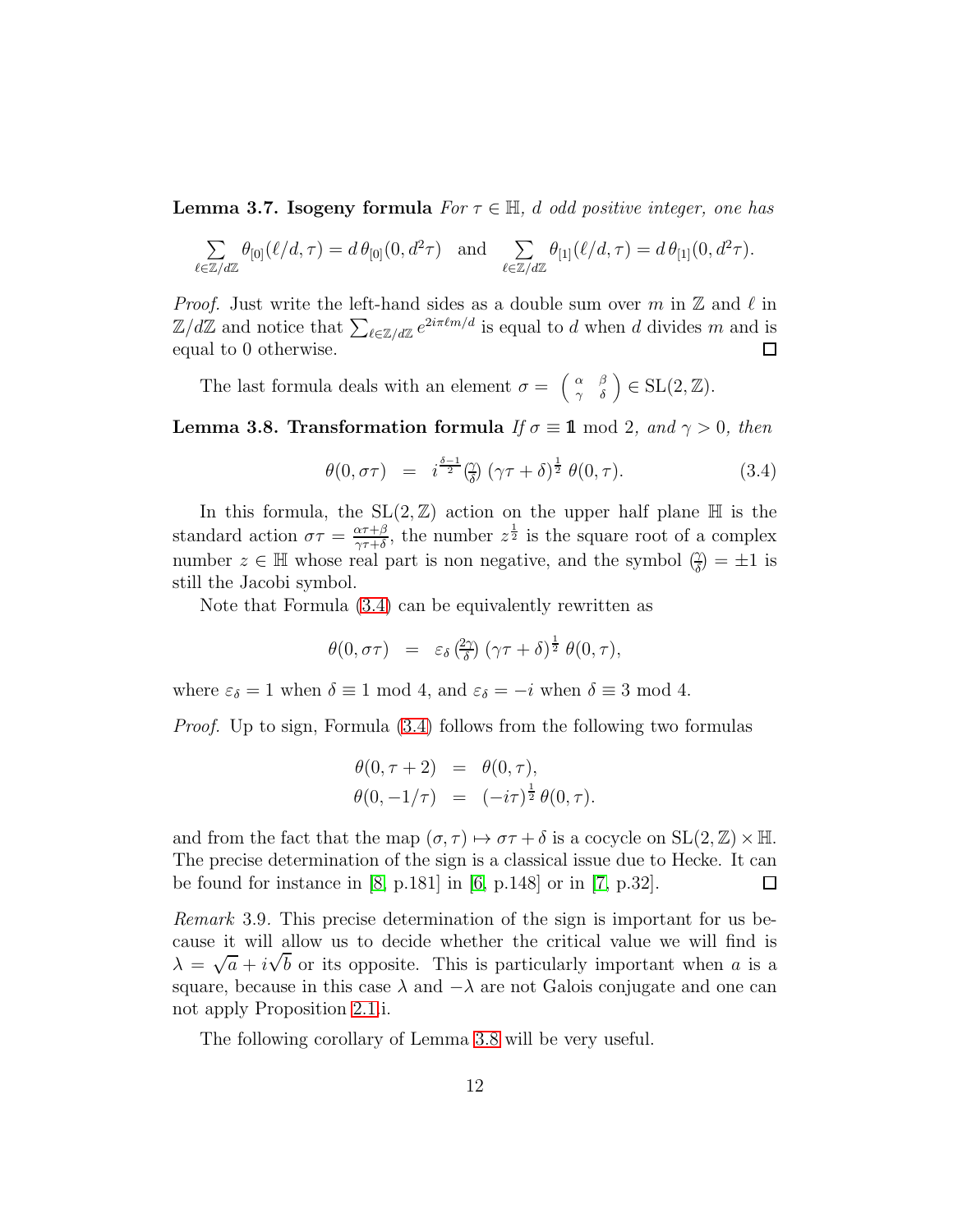<span id="page-12-0"></span>**Corollary 3.10.** *If*  $\sigma \equiv \pm \mathbf{1} \mod 4$ , *then, for all*  $\tau$  *in*  $\mathbb{H}$ *, one has* 

$$
\frac{\theta_{[0]}(0,\sigma\tau)}{\theta_{[0]}(0,\tau)} = \frac{\theta_{[1]}(0,\sigma\tau)}{\theta_{[1]}(0,\tau)}.
$$
\n(3.5)

*Proof.* Let

$$
\sigma' = \begin{pmatrix} \alpha & \beta' \\ \gamma' & \delta \end{pmatrix} \text{ and } \sigma'' = \begin{pmatrix} \alpha & \beta'' \\ \gamma'' & \delta \end{pmatrix},
$$

with  $\beta' = 2\beta$ ,  $\gamma' = \gamma/2$  and  $\beta'' = \beta/2$ ,  $\gamma'' = 2\gamma$ , so that

$$
\sigma'(2\tau) = 2\sigma\tau
$$
 and  $\sigma''(\tau/2) = \frac{1}{2}\sigma\tau$ .

Since the matrix  $\sigma$  is equal to  $\pm \mathbf{1}$  mod 4, the two matrices  $\sigma'$  and  $\sigma''$  are equal to 1 mod 2. Therefore we can apply the transformation formula in Lemma [3.8](#page-11-0) to both pairs  $(\sigma', 2\tau)$  and  $(\sigma'', \tau/2)$ . Using the multiplicativity properties of the Jacobi symbol, we see that the following two ratios are given by the same formula

$$
\frac{\theta(0,2\sigma\tau)}{\theta(0,2\tau)} = \frac{\theta(0,\frac{1}{2}\sigma\tau)}{\theta(0,\frac{1}{2}\tau)}.
$$

We now conclude thanks to Equalities  $(3.2)$ .

### 3.3 The condition on theta contants

The first step in the proof of Proposition [3.2](#page-8-0) is the following criterion on  $\lambda, \tau$  which ensures that the functions  $f_{z,\tau}$  are  $\lambda$ -critical. This criterion is a relation between "theta constants", i.e. theta functions evaluated at  $z = 0$ .

<span id="page-12-1"></span>**Lemma 3.11.** Let  $\tau \in \mathbb{H}$  and  $\lambda \in \mathbb{C}$ . The function  $\theta_{\tau}$  is  $(\lambda, d)$ -critical if and *only if one has the equalities*

$$
\lambda = d \frac{\theta_{[0]}(0, d^2 \tau)}{\theta_{[0]}(0, \tau)} = d \frac{\theta_{[1]}(0, d^2 \tau)}{\theta_{[1]}(0, \tau)} .
$$
 (T<sub>λ,τ</sub>)

*Proof.* For  $w$  in  $\mathbb C$  we introduce the function

$$
z \mapsto F_w(z) = F_w(z, \tau) := \theta(z + w, \tau) \theta(z - w, \tau).
$$

We want to know when the two functions  $\sum_{\ell} F_{\ell/d}$  and  $F_0 = \theta^2$  are proportional. The key point of the proof is that all these functions  $F_w$  live in the

 $\Box$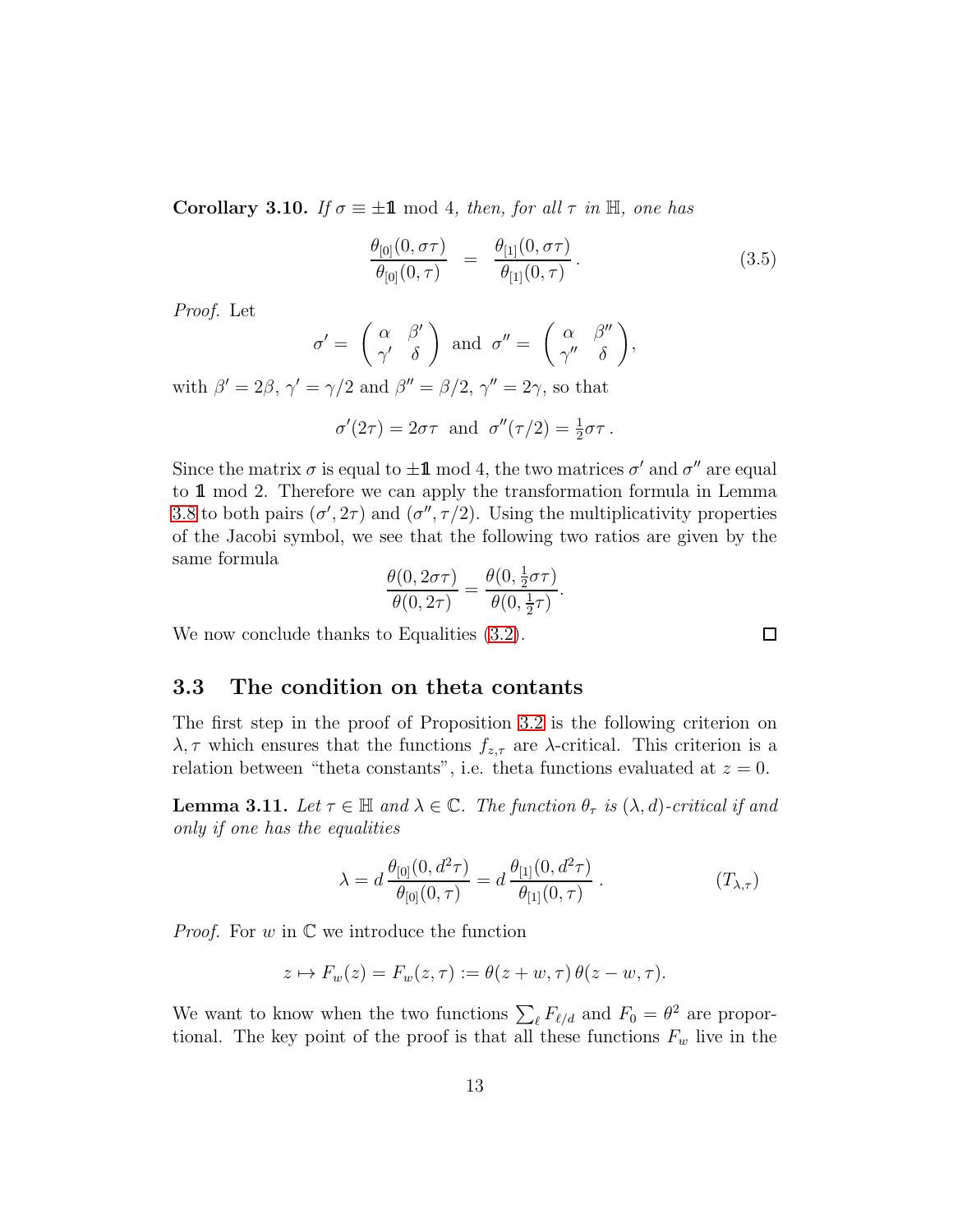same two-dimensional vector space and that this vector space has a very convenient basis:  $(\theta_{[0]}, \theta_{[1]})$ . We only have to express that the coefficients of our two functions in this basis are proportional. These coefficients are given by the following calculation in which we apply successively the addition formula and the isogeny formula,

$$
\sum_{\ell} F_{\ell/d}(z,\tau) = \sum_{\ell} \theta_{[0]}(\ell/d,\tau) \theta_{[0]}(z,\tau) + \sum_{\ell} \theta_{[1]}(\ell/d,\tau) \theta_{[1]}(z,\tau)
$$
  
\n
$$
= d \theta_{[0]}(0,d^2\tau) \theta_{[0]}(z,\tau) + d \theta_{[1]}(0,d^2\tau) \theta_{[1]}(z,\tau) \text{ and}
$$
  
\n
$$
\theta(z,\tau)^2 = \theta_{[0]}(0,\tau) \theta_{[0]}(z,\tau) + \theta_{[1]}(0,\tau) \theta_{[1]}(z,\tau).
$$

These two functions are proportional with proportionality factor  $\lambda$  if and only if one has

$$
\lambda = d \frac{\theta_{[0]}(0, d^2 \tau)}{\theta_{[0]}(0, \tau)} = d \frac{\theta_{[1]}(0, d^2 \tau)}{\theta_{[1]}(0, \tau)}.
$$

This is the criterion  $(T_{\lambda,\tau})$ .

### **3.4** The modular curve  $X(4)$

In order to interpret the condition  $(T_{\lambda,\tau})$ , the following classical description of the modular curve  $X(4)$  will be very useful.

For  $m \geq 1$ , we introduce the principal congruence subgroup of level m

$$
\Gamma(m) \ := \ \{ \sigma \in \mathrm{SL}(2,\mathbb{Z}) \mid \sigma \equiv \pm \mathbb{1} \mod m \}
$$

and the modular curve of level m

$$
X(m) := \Gamma(m) \backslash \mathbb{H}.
$$

Note that the element  $-\mathbf{1} \in SL(2, \mathbb{Z})$  acts trivially on H. It is classical that  $X(m)$  is a Riemann surface with finitely many cusps whose genus can be calculated thanks to Hurwitz formula. In this elementary paper we will only deal with  $m = 4$ . In this case,  $X(4)$  has genus zero and six cusps. The following lemma gives a nice interpretation of this fact.

We introduce the meromorphic function  $\Phi$  on  $\mathbb H$  given by, for all  $\tau$  in  $\mathbb H$ ,

$$
\Phi(\tau) := \frac{\theta_{[1]}(0,\tau)}{\theta_{[0]}(0,\tau)}.
$$

 $\Box$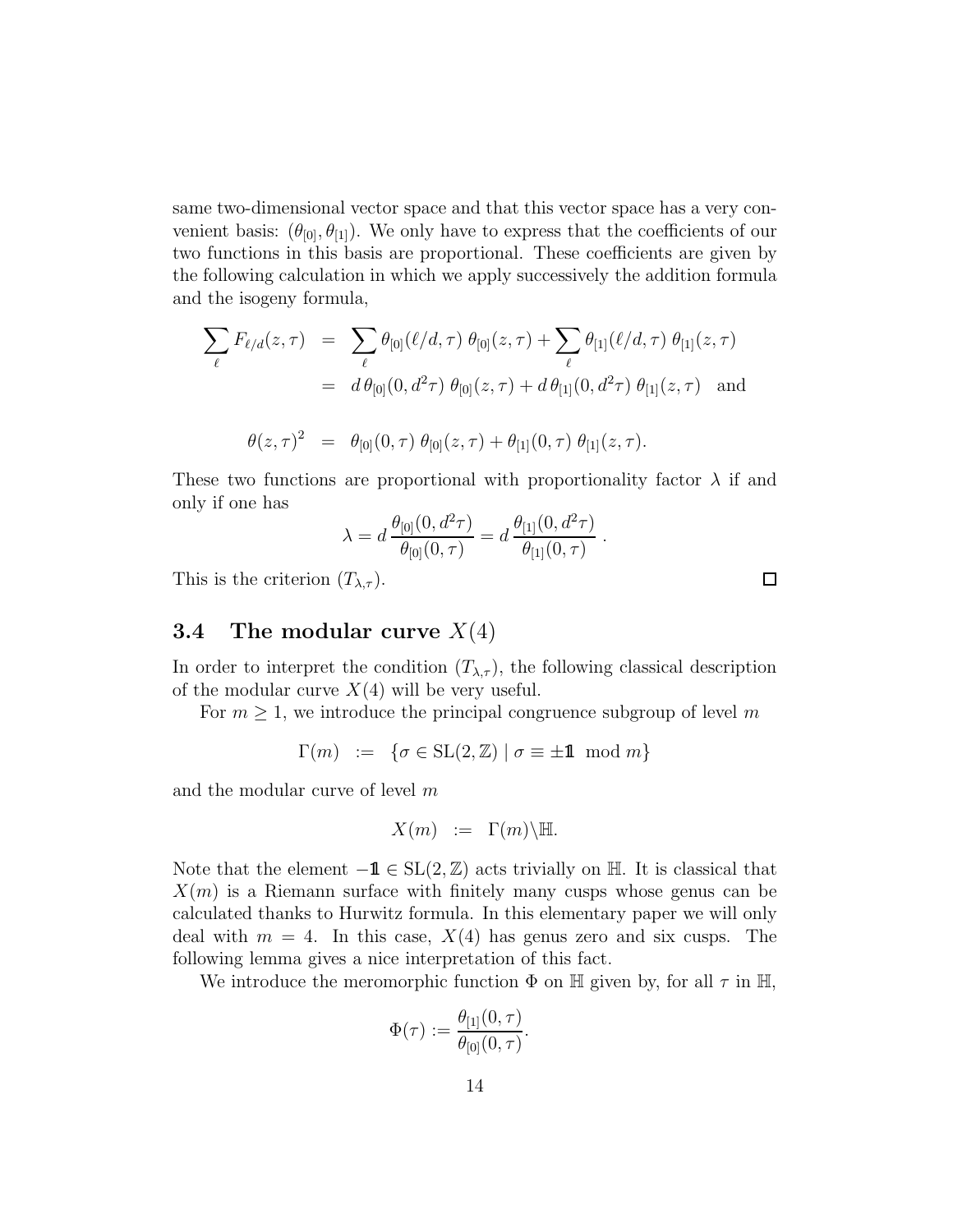<span id="page-14-0"></span>Lemma 3.12. *The map* Φ *induces a biholomorphism*

 $\varphi: X(4) \longrightarrow \mathbb{P}^1\mathbb{C} \setminus \{0, \infty, \pm 1, \pm i\}.$ 

This lemma tells us that, as an hyperbolic surface,  $X(4)$  is the "regular" ideal octahedron".

The statement of this lemma is equivalent to the following four facts on the meromorphic map Φ.

- (a) For all  $\sigma$  in  $\Gamma(4)$  and all  $\tau$  in H one has  $\Phi(\sigma\tau) = \Phi(\tau)$ .
- (b) For all  $\tau$  in H, one has  $\Phi(\tau) \neq 0, \infty, \pm 1, \pm i$ .
- (c) If  $\Phi(\tau) = \Phi(\tau')$ , there exists  $\sigma$  in  $\Gamma(4)$  such that  $\tau' = \sigma \tau$ .
- (d) For all  $z \neq 0, \infty, \pm 1, \pm i$ , there exists  $\tau$  in H with  $\Phi(\tau) = z$ .

Note that the first fact  $(a)$  is the most important one for us in order to prove Theorem [2.3](#page-5-0) and that it is just a restatement of Corollary [3.10.](#page-12-0)

*Proof of Lemma [3.12.](#page-14-0)* This lemma is classical for the experts. We will just relate it to the existing litterature. We will deduce these four facts from a very similar statement in Mumford's book [\[7\]](#page-19-6). In this book, Mumford uses the four Jacobi theta-functions  $\theta_{a,b}$  with a, b equal to 0 or 1, given by

$$
\theta_{a,b}(z,\tau)=\sum_{m\in\mathbb{Z}}e^{i\pi\tau(m+\frac{a}{2})^2}e^{2i\pi(m+\frac{a}{2})(z+\frac{b}{2})}
$$

It is proven in [\[7,](#page-19-6) Theorem 10.1 p.51] that the map  $\Psi$  given in homogeneous coordinates by

$$
\Psi: \tau \mapsto [\theta_{0,0}^2(0,\tau), \theta_{0,1}^2(0,\tau), \theta_{1,0}^2(0,\tau)]
$$

induces an biholomophism  $\psi$  between the curve  $X(4)$  and the curve

$$
C := \{ [x_0, x_1, x_2] \in \mathbb{P}^2 \mathbb{C} \mid x_0^2 = x_1^2 + x_2^2 \text{ and all } x_i \neq 0 \}
$$

which is a conic with six points removed. By the addition formula  $(3.3)$ , these theta-constants  $\theta_{a,b}$  are related to the theta-constants  $\theta_{[0]}$  and  $\theta_{[1]}$ :

$$
\begin{array}{rcl}\n\theta_{0,0}^2(0,\tau) & = & \theta_{[0]}^2(0,\tau) + \theta_{[1]}^2(0,\tau), \\
\theta_{0,1}^2(0,\tau) & = & \theta_{[0]}^2(0,\tau) - \theta_{[1]}^2(0,\tau), \\
\theta_{1,0}^2(0,\tau) & = & 2\,\theta_{[0]}(0,\tau)\,\theta_{[1]}(0,\tau).\n\end{array}
$$

Hence one can express in a simple way the map  $\Psi$  thanks to the function  $\Phi$ :

$$
\Psi(\tau) = [1 + \Phi^2(\tau), 1 - \Phi^2(\tau), 2\Phi(\tau)],
$$

for all  $\tau$  in H.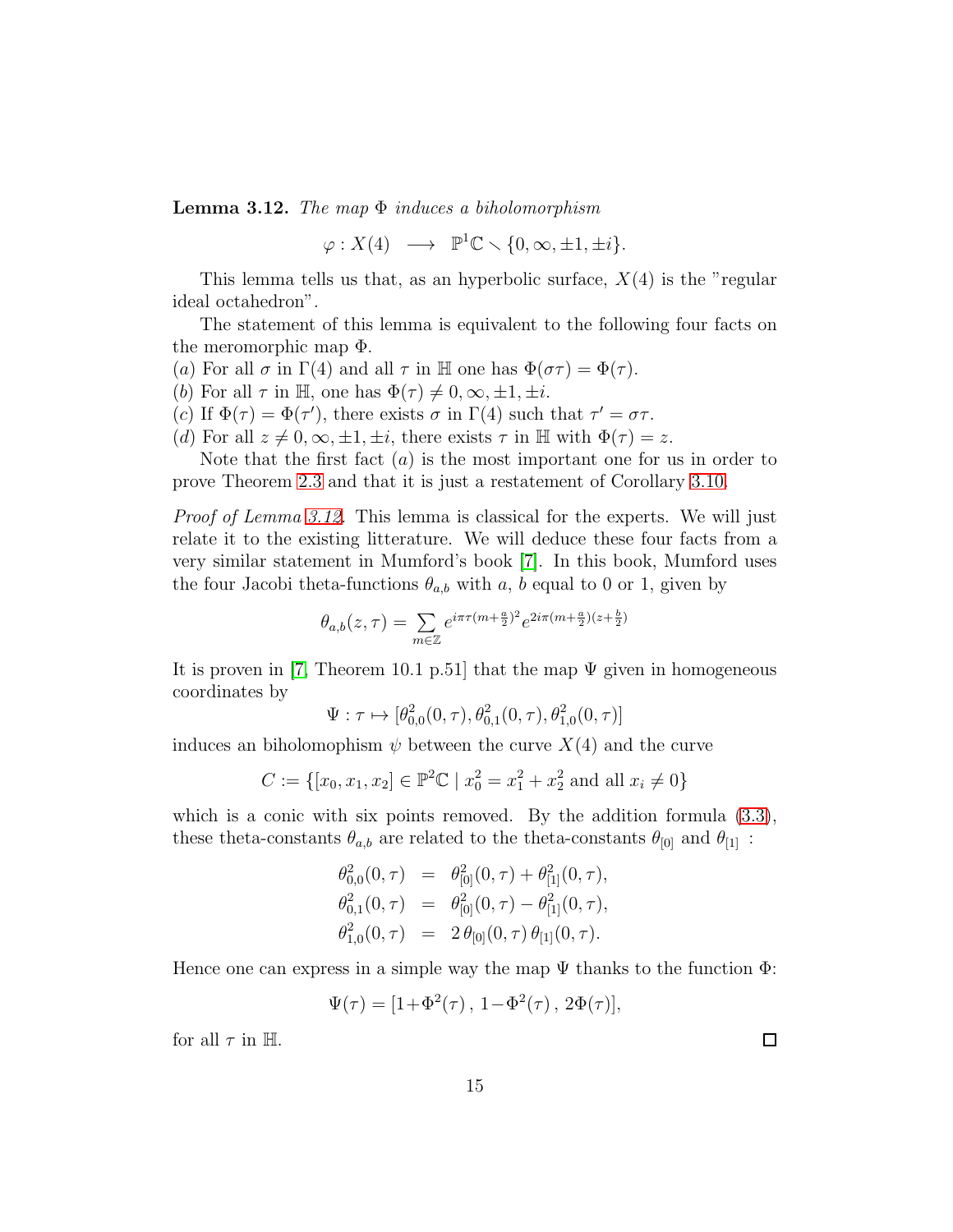*Remark* 3.13*.* Note that this identification of X(4) is equivariant. More precisely, the finite group  $G := \text{PGL}(2, \mathbb{Z}/4\mathbb{Z})$  has cardinality 48 and acts by biholomorphisms or biantiholomorphisms on  $X(4)$ . The biholomorphism  $\varphi$ identifies this group  $G$  with the group of isometries of the octahedron. This follows from the identities

$$
\Phi(-\overline{\tau}) = \overline{\Phi(\tau)} \text{ , } \Phi(\tau+1) = \Phi(\tau) \text{ and } \Phi(-1/\tau) = \frac{-\Phi(\tau)+1}{\Phi(\tau+1)}.
$$

#### 3.5 Elliptic curves with complex multiplication

We can now go on the proof of Proposition [3.2,](#page-8-0) by explaining how we will check that a pair  $(\lambda, \tau)$  satisfies Condition  $(T_{\lambda,\tau})$ .

For  $\tau$  in H, we introduce the lattice  $\Lambda_{\tau} = \mathbb{Z}\tau \oplus \mathbb{Z}1$  of  $\mathbb{C}$  so that the quotient  $E_{\tau} := \mathbb{C}/\Lambda_{\tau}$  is the elliptic curve associated to  $\tau$ . We will see that the values of  $\lambda$  and  $\tau = \tau_{k,p}$  in Theorem [2.3](#page-5-0) have been chosen so that the elliptic curve  $E_{\tau}$  has complex multiplication by  $\mu := \overline{\lambda}^2$ . See [\[9\]](#page-19-7) for more classical applications of complex multiplication. More precisely, they have been chosen so that  $\mu \Lambda_{\tau} = \Lambda_{d^2 \tau}$ . This means that

<span id="page-15-2"></span>
$$
d^2\tau = \mu (\alpha \tau + \beta), \tag{3.6}
$$

$$
1 = \mu (\gamma \tau + \delta), \tag{3.7}
$$

for a matrix  $\sigma =$  $\begin{pmatrix} \alpha & \beta \\ \gamma & \delta \end{pmatrix} \in SL(2, \mathbb{Z})$ . We will be able to impose on  $\sigma$  the extra condition

<span id="page-15-0"></span>
$$
\gamma > 0 \quad \text{and} \quad \sigma \equiv \pm \mathbf{1} \mod 4. \tag{3.8}
$$

We explain why such a choice is relevant in the following lemma.

<span id="page-15-1"></span>**Lemma 3.14.** Let  $\tau \in \mathbb{H}$  and d an odd integer. (a) The function  $\theta_{\tau}$  is  $(\lambda, d)$ -critical for some  $\lambda$  in  $\mathbb C$  if and only if there *exists*  $\sigma = \begin{pmatrix} \alpha & \beta \\ \gamma & \delta \end{pmatrix} \in SL(2, \mathbb{Z})$  *satisfying* [\(3.8\)](#page-15-0) *such that*  $g\tau = d^2\tau$ . (b) In this case, the critical value is given by, setting  $\mu = (\gamma \tau + \delta)^{-1}$ ,

$$
\lambda = \varepsilon_{\delta} \left( \frac{\gamma}{\delta} \right) \overline{\mu}^{1/2}.
$$
\n(3.9)

Recall that  $\varepsilon_{\delta} = 1$  when  $\delta \equiv 1 \mod 4$ , and  $\varepsilon_{\delta} = -i$  when  $\delta \equiv 3 \mod 4$ .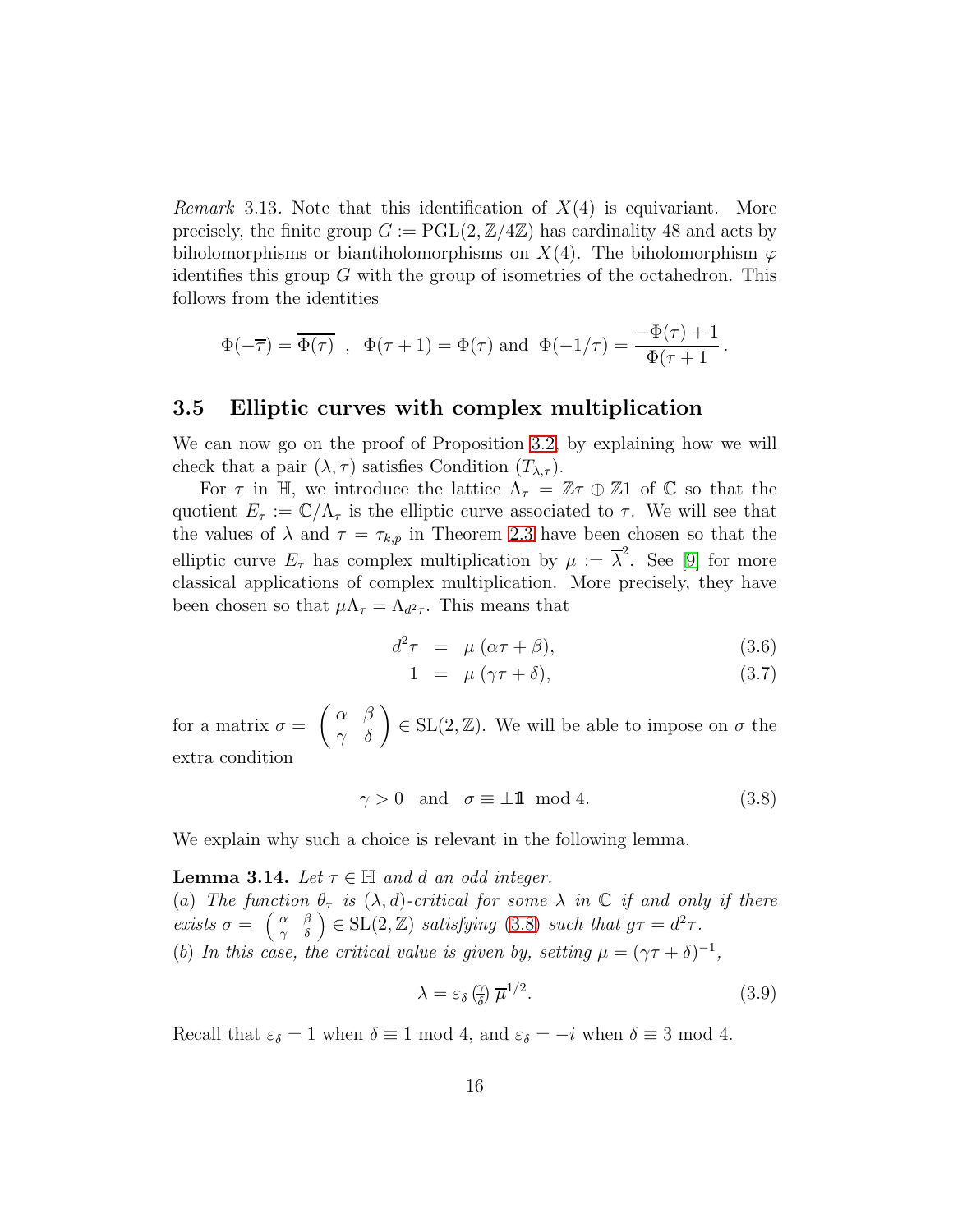*Proof of Lemma [3.14.](#page-15-1)* (a) According to Lemma [3.11,](#page-12-1) the function  $\theta_{\tau}$  is  $(\lambda, d)$ critical for some  $\lambda$  in  $\mathbb C$  if and only if one has the equalities  $\Phi(\tau) = \Phi(d^2 \tau)$ .

According to Lemma [3.12,](#page-14-0) this equality is equivalent to the existence of an element  $\sigma$  in  $\Gamma(4)$  such that  $\sigma\tau = d^2\tau$ . Note that this forces the lower-left coefficient  $\gamma$  to be non zero. Replacing  $\sigma$  by  $-\sigma$  if necessary, we can also assume that  $\gamma > 0$ .

(b) To compute the critical value  $\lambda$ , we use again Lemma [3.11](#page-12-1) combined with Formulas [\(3.2\)](#page-10-1). We obtain

$$
\lambda = d \frac{\theta_{[0]}(0, d^2 \tau)}{\theta_{[0]}(0, \tau)} = d \frac{\theta(0, d^2 2\tau)}{\theta(0, 2\tau)}.
$$

Let  $\sigma' =$  $\int \alpha \beta'$  $\gamma' \quad \delta$ , with  $\beta' = 2\beta$ ,  $\gamma' = \gamma/2$ , so that  $\sigma'(2\tau) = d^2 2\tau$ . Since the matrix  $\sigma$  equals  $\pm \mathbf{1}$  mod 4, the matrix  $\sigma'$  is equal to  $\mathbf{1}$  mod 2. Hence we can apply the transformation formula in Lemma [3.8](#page-11-0) to  $\sigma'$  and  $\tau'$ . We get

$$
\lambda = d \, \varepsilon_{\delta} \left( \frac{\gamma}{\delta} \right) \left( \gamma \tau + \delta \right)^{\frac{1}{2}}. \tag{3.10}
$$

By assumption, the number  $\mu := (\gamma \tau + \delta)^{-1}$  is a complex multiplication for the lattice  $\Lambda_{\tau}$ , more precisely, one has  $\mu\Lambda_{\tau} = \Lambda_{d^2\tau}$ . This gives the equality  $\mu \overline{\mu} = d^2$ , and Equation [\(3.7\)](#page-15-2) can be rewritten as

$$
d^2(\gamma \tau + \delta) = \overline{\mu}.
$$

Now Equation [\(3.10\)](#page-16-0) can be rewritten as  $\lambda = \varepsilon_{\delta} \left( \frac{\gamma}{\delta} \right)$  $\frac{\gamma}{\delta}$ )  $\overline{\mu}^{\frac{1}{2}}$ .

<span id="page-16-0"></span> $\Box$ 

### 3.6 Choosing the elliptic curve

In order to end the proof of Proposition [3.2,](#page-8-0) it only remains to characterize those points  $\tau$  in H that satisfy the condition  $\sigma\tau = d^2\tau$  for some  $\sigma$  in  $\Gamma(4)$ and to express the d-critical value  $\lambda$  given in Lemma [3.14](#page-15-1) without using  $\sigma$ .

We begin by recalling the notation of Proposition [3.2.](#page-8-0) Let  $a, b$  be positive integers with  $a \equiv \frac{(d+1)^2}{4}$  mod 4 and  $a+b=d$ . We introduced the "fundamental parameter"  $\tau_0 := \frac{1}{4d^2}(a - b - d^2 + 2i\sqrt{ab}) \in \mathbb{H}$ . For k in Z, we introduced the integer  $N_k := d^2 |k + \tau_0|^2$ . For  $p \in \mathbb{N}$  dividing  $N_k$ , we also introduced the "associated parameters"  $\tau_{k,p} := (k + \tau_0)/p \in \mathbb{H}$ .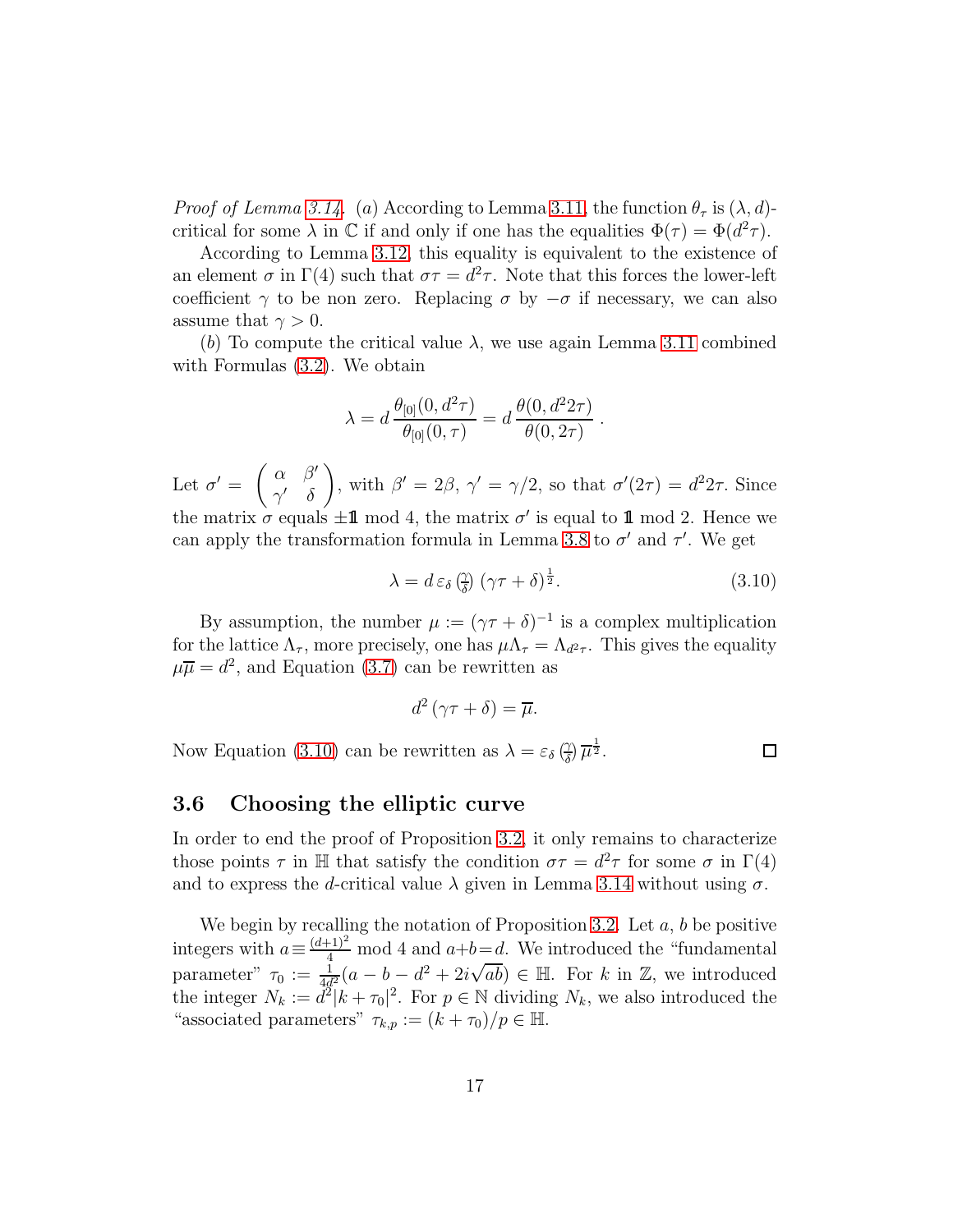<span id="page-17-1"></span>**Lemma 3.15.** *(a)* Let  $\tau$  *in*  $\mathbb{H}$  *such that there exists*  $\sigma$  *in*  $\Gamma(4)$  *for which*  $\sigma\tau = d^2\tau$ , then there exists k, p as above such that  $\tau = \tau_{k,p}$  or  $\tau = -\overline{\tau}_{k,p}$ . (b) *Conversely, for every*  $\tau = \tau_{k,p}$  *as above, there exists*  $\sigma$  *in*  $\Gamma(4)$  *such that*  $\sigma\tau = d^2\tau.$ 

(c) *This matrix*  $\sigma$  *can be chosen to be*  $\sigma = \begin{pmatrix} 2(a-b)-d^2(1-4k) & -4N_k/p \\ 4n & 1-4k \end{pmatrix}$  $4p$  1 – 4k .

*Proof.* We first notice that, in this lemma, we can always add the extra conditions  $\gamma > 0$  and  $\sigma \equiv \mathbf{1} \mod 4$ . Indeed, if needed, we can always replace the matrix  $\sigma$  by  $-\sigma$  without changing the point  $\tau$ . We can also replace  $\sigma$  by the matrix  $\begin{pmatrix} \alpha & -\beta \\ -\gamma & \delta \end{pmatrix}$ , the point  $\tau$  is then replaced by  $-\overline{\tau}$ .

(a) We set  $\mu := (\gamma \tau + \delta)^{-1}$ . Since the matrix  $\sigma = \begin{pmatrix} \alpha & \beta \\ \gamma & \delta \end{pmatrix}$  has determinant 1, the equations [\(3.6\)](#page-15-2) and [\(3.7\)](#page-15-2) can be rewritten as

<span id="page-17-0"></span>
$$
\gamma^{-1}(\mu^{-1} - \delta) = \tau, \tag{3.11}
$$

$$
\mu^2 - t_0 \mu + d^2 = 0, \tag{3.12}
$$

with  $t_0 := \alpha + d^2\delta$ . We introduce a, b such that  $t_0 = 2(a - b)$  and  $d = a + b$ .  $\star$  Since  $\alpha \equiv \delta \equiv 1 \mod 4$  and  $d^2 \equiv 1 \mod 4$ , both numbers *a* and *b* are integers.

 $\star$  Since  $\mu$  is not a real number, one has  $|t_0| < 2d$  and the integers a and b are positive.

 $\star$  Since  $\sigma \equiv \mathbf{1} \mod 4$ , one has  $\alpha \delta \equiv 1 \mod 16$ , and these integers satisfy  $a - b \equiv \frac{1+d^2}{2} \mod 8$ , and hence  $a \equiv \frac{(d+1)^2}{4} \mod 4$ .

 $\star$  Since  $Im(\mu)$  < 0, solving Equation [\(3.12\)](#page-17-0), one gets the equality

<span id="page-17-2"></span>
$$
\mu := (\sqrt{a} - i\sqrt{b})^2 = a - b - 2i\sqrt{ab} \tag{3.13}
$$

 $\star$  We write  $\delta = 1 - 4k$  with  $k \in \mathbb{Z}$ , and one computes

$$
N_k = d^2|k + \tau_0|^2 = \frac{1}{16d^2} [((a - b) - (1 - 4k)d^2)^2 + 4ab]
$$
  
=  $\frac{1}{16}[1 - 2(a - b)(1 - 4k) + d^2(1 - 4k)^2]$   
=  $(1 - \alpha\delta)/16 = -\beta\gamma/16.$ 

 $\star$  We write  $\gamma = 4p$  so that this integer p is a divisor of the integer  $N_k$ .  $\star$  Plugging these informations in [\(3.11\)](#page-17-0) gives  $\tau = (k + \tau_0)/p$ .

(b) and (c) We assume now that  $\tau = \tau_{k,p}$  as above and we want to construct the matrix  $\sigma$ . We follow the same computation as in (a) in opposite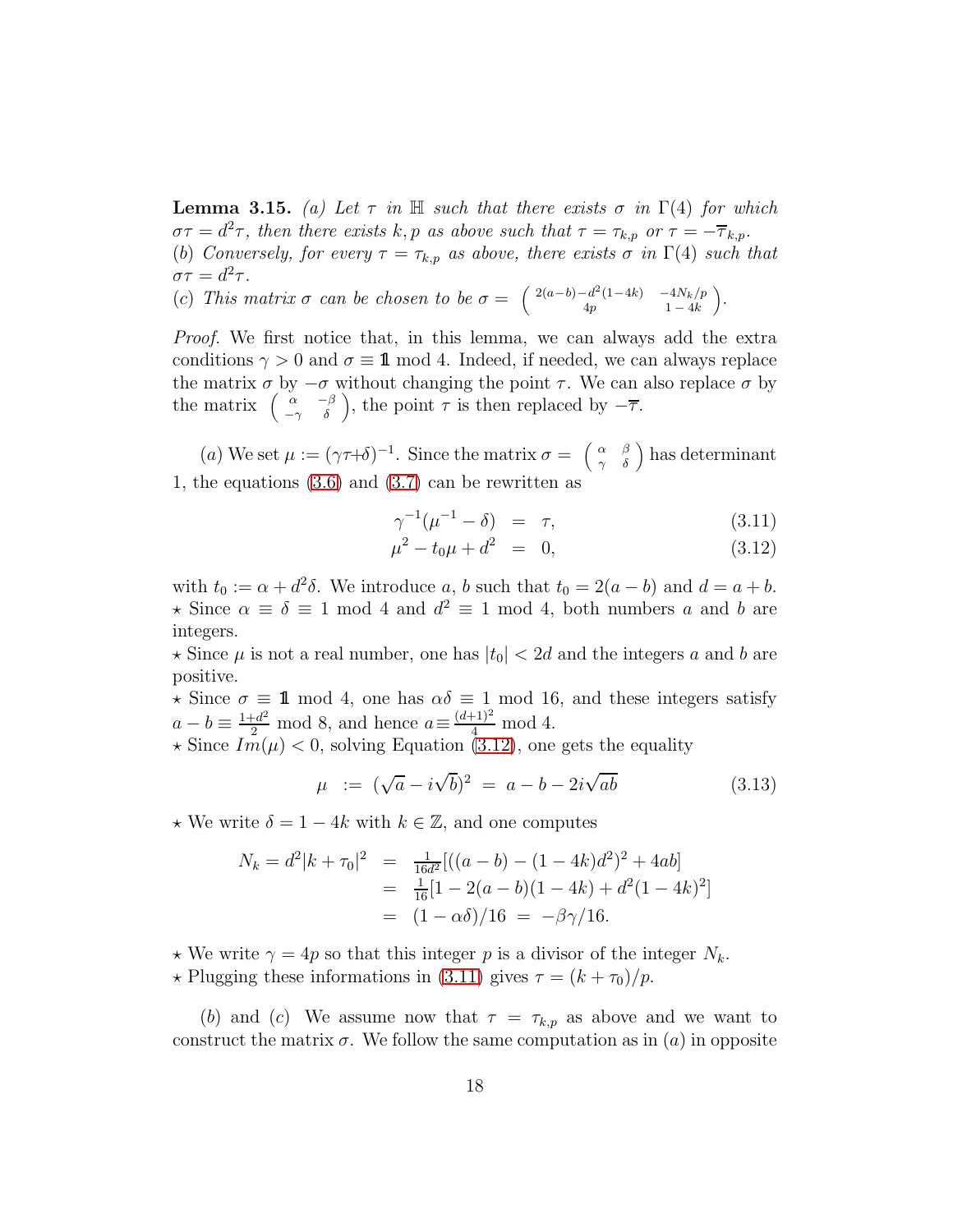order. We set  $\mu := a - b - 2i\sqrt{ab}$  and  $t_0 := 2(a - b)$  so that Equation [\(3.12\)](#page-17-0) is satisfied. We choose  $\delta := 1 - 4k$  and  $\alpha := t_0 - d^2\delta$ . We first note that

<span id="page-18-1"></span>
$$
\alpha \delta \equiv 1 \text{ mod } 16. \tag{3.14}
$$

To check [\(3.14\)](#page-18-1), just remember that one has  $t_0 \equiv 1 + d^2 \mod 16$ , and hence

$$
\alpha \delta - 1 \equiv (\delta - 1)(1 - \delta d^2) \equiv 4^2 \equiv 0 \mod 16.
$$

Then the same computation as above gives the equality  $(1 - \alpha \delta)/16 = N_k$ . Hence if we choose  $\gamma := 4p$  and  $\beta := -4N_k/p$ , the matrix  $\sigma$  is in  $\Gamma(4)$ . By construction these coefficients satisfy also Equality [\(3.11\)](#page-17-0). Hence the matrix  $\sigma$  satisfies Equalities [\(3.6\)](#page-15-2) and [\(3.7\)](#page-15-2). 口

*Proof of Proposition [3.2.](#page-8-0)* This proposition is now just a straightforward consequence of Lemmas [3.14](#page-15-1) and [3.15](#page-17-1) combined with Formula [\(3.13\)](#page-17-2).  $\Box$ 

## 3.7 Conclusion and Perspective

The aim of this paper was to explain why the algebraic integers  $\sqrt{a} + i\sqrt{b}$ that occur in the lists of section [1.5](#page-2-0) are indeed  $d$ -critical values when  $a, b$  are positive integers with  $a + b = d$  and  $a \equiv \frac{(d+1)^2}{4} \mod 4$ . To keep this paper as elementary as possible, we have only discussed here these d-critical values.

However, in the lists of section [1.5,](#page-2-0) there are still remaining intriguing d-critical values. In a more technical forthcoming paper [\[2\]](#page-19-1), we will see that these d-critical values belong to a wide class of critical values on finite abelian groups that can be explained by an extension of the construction of Proposition [3.2.](#page-8-0) This will be a nice application of the abelian varieties and their theta funtions, relying on works of Siegel, Stark, Igusa and of Taniyama-Shimura. See [\[1\]](#page-19-8) for a recent paper surveying previous applications of these tools. Indeed we will prove in [\[2\]](#page-19-1).

<span id="page-18-0"></span>**Theorem 3.16.** Let  $A = \mathbb{C}^g/\Lambda$  be a principally polarized abelian variety and ν *be a unitary* Q*-endomorphism of* A *preserving a theta structure of level* 2*.* Let  $T_{\nu}$  *be its tangent map,*  $G_{\nu}$  *the group*  $\Lambda/(\Lambda \cap T_{\nu}\Lambda)$  *and*  $d_{\nu}$  *the order of*  $G_{\nu}$ *. Then there is a critical value*  $\lambda_{\nu} = \kappa_{\nu} d_{\nu}^{1/2} \det_{\mathbb{C}} (T_{\nu})^{1/2}$  *on*  $G_{\nu}$  *with*  $\kappa_{\nu}^4 = 1$ *.* 

Note that  $|\lambda_{\nu}| = d_{\nu}^{1/2}$  and that one can compute the fourth root of unity  $\kappa_{\nu}$ .